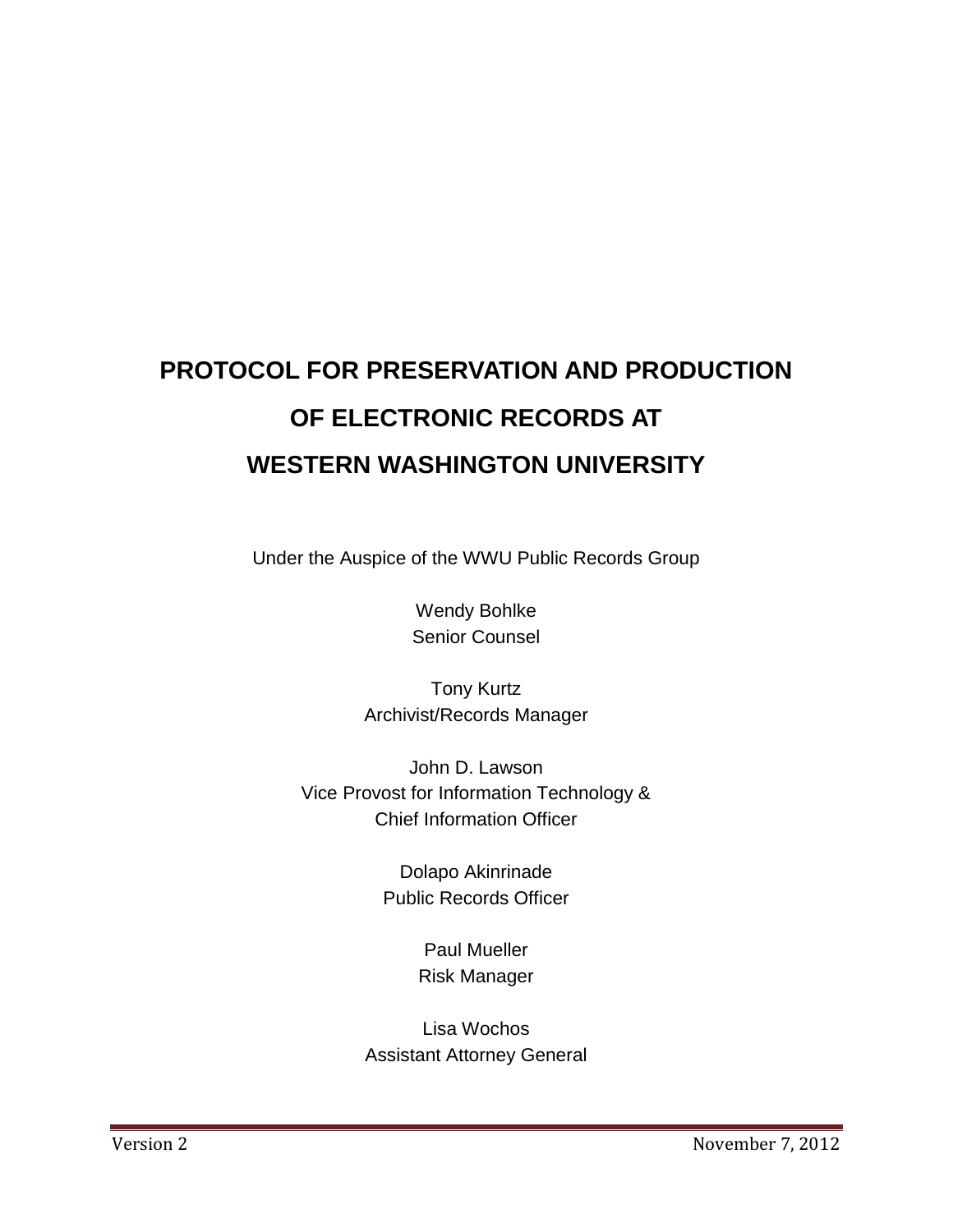# **TABLE OF CONTENTS<sup>1</sup>**

| A.        |                                                              |  |
|-----------|--------------------------------------------------------------|--|
| <b>B.</b> |                                                              |  |
| C.        |                                                              |  |
| 1.        |                                                              |  |
| 2.        |                                                              |  |
| 3.        |                                                              |  |
| 4.        |                                                              |  |
| 5.        |                                                              |  |
| D.        |                                                              |  |
| Ε.        |                                                              |  |
| 1.        |                                                              |  |
| 2.        |                                                              |  |
| 3.        |                                                              |  |
| 4.        |                                                              |  |
| 5.        |                                                              |  |
| F.        |                                                              |  |
| 1.        |                                                              |  |
| 2.        |                                                              |  |
| 3.        |                                                              |  |
| 4.        |                                                              |  |
|           |                                                              |  |
|           |                                                              |  |
|           | ATTACHMENT 3 - DOCUMENT PRESERVATION PLAN (SAMPLE)  19       |  |
|           |                                                              |  |
|           | ATTACHMENT 5 - COMPUTER SYSTEM CHECKLIST - ADMINISTRATOR  23 |  |
|           | ATTACHMENT 6 - COMPUTER SYSTEM CHECKLIST - INDIVIDUAL  25    |  |
|           |                                                              |  |

 $\overline{a}$  $1$  Updates to this document will be provided through the Office of the Chief Information Officer. Questions about the law requiring compliance should be directed to Senior Counsel. Revised and adapted with permission from the University of Washington.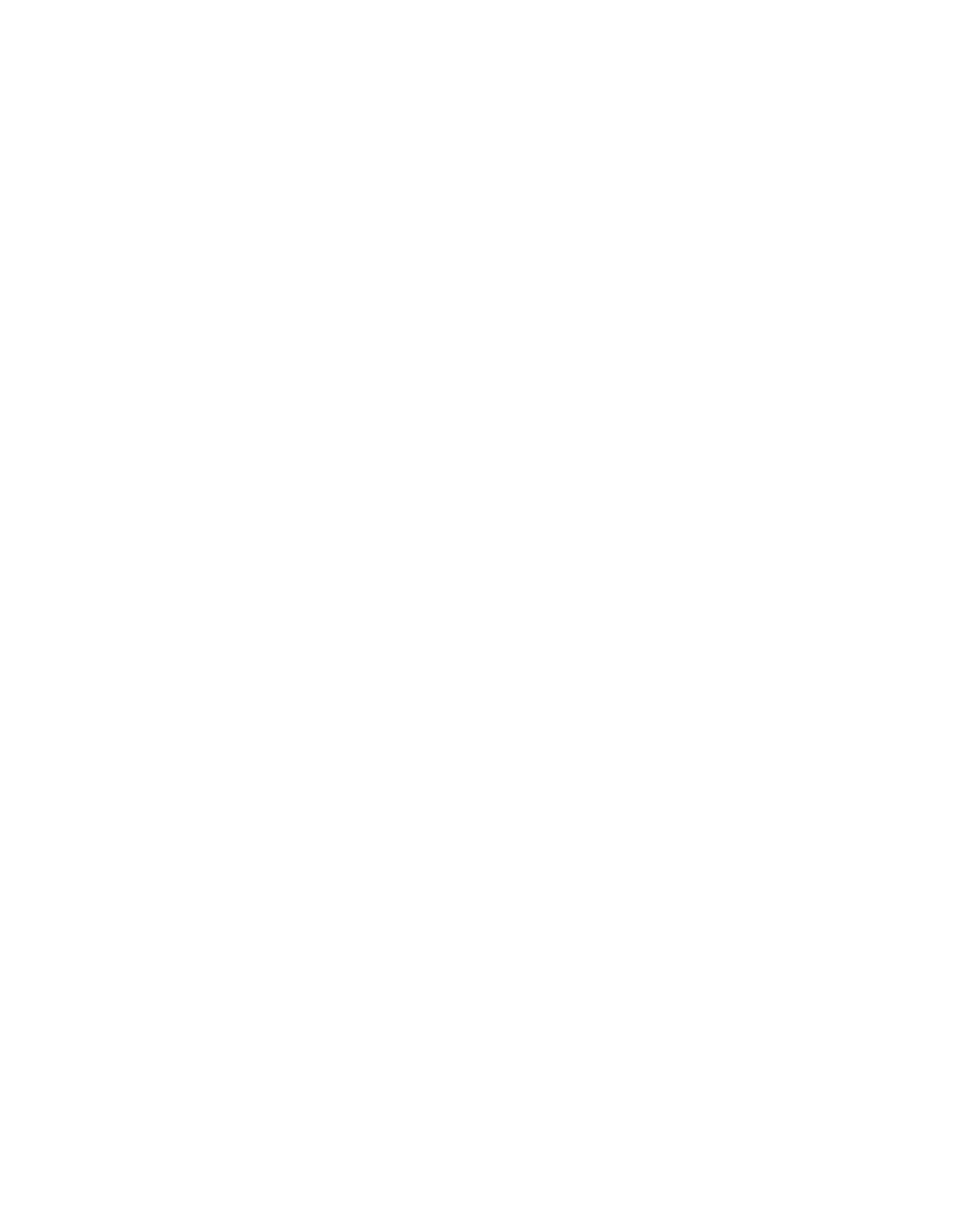#### <span id="page-3-0"></span>**A. INTRODUCTION**

Court decisions and rules now place substantial obligations on public and private organizations to (1) preserve all electronic materials that could be relevant to pending or anticipated lawsuits and (2) retrieve and produce such materials in the course of such litigation. These obligations also apply to the Western Washington University (WWU or University). Failure to meet them may subject the University and the individuals involved to sanctions and liability.

The scope of these preservation and disclosure duties are broad. They apply to business-related electronic information wherever it is stored – at a University work station, on a laptop or PDA, and even at an employee's home. The information at issue includes all forms of electronic communications and records such as e-mail, word processing, calendars, voice messages, videos, photographs, and other digital information.

Although these legal duties require that information must be preserved, the preserved information need not be disclosed to the opponents without first being appropriately reviewed to be sure that legally privileged information is removed. In other words, the University and its attorneys still can and will take steps to see that information that is legally protected will not be disclosed to the opposing party. See the Flow Chart at **Attachment 1**.

It is worth noting that the rules concerning preservation of hard copies of records have not changed. All printed documents under the control of involved individuals must also be preserved. Also, the new rules do not require the University to change any general records retention policies.

For more information, see the Frequently Asked Questions at **Attachment 2.**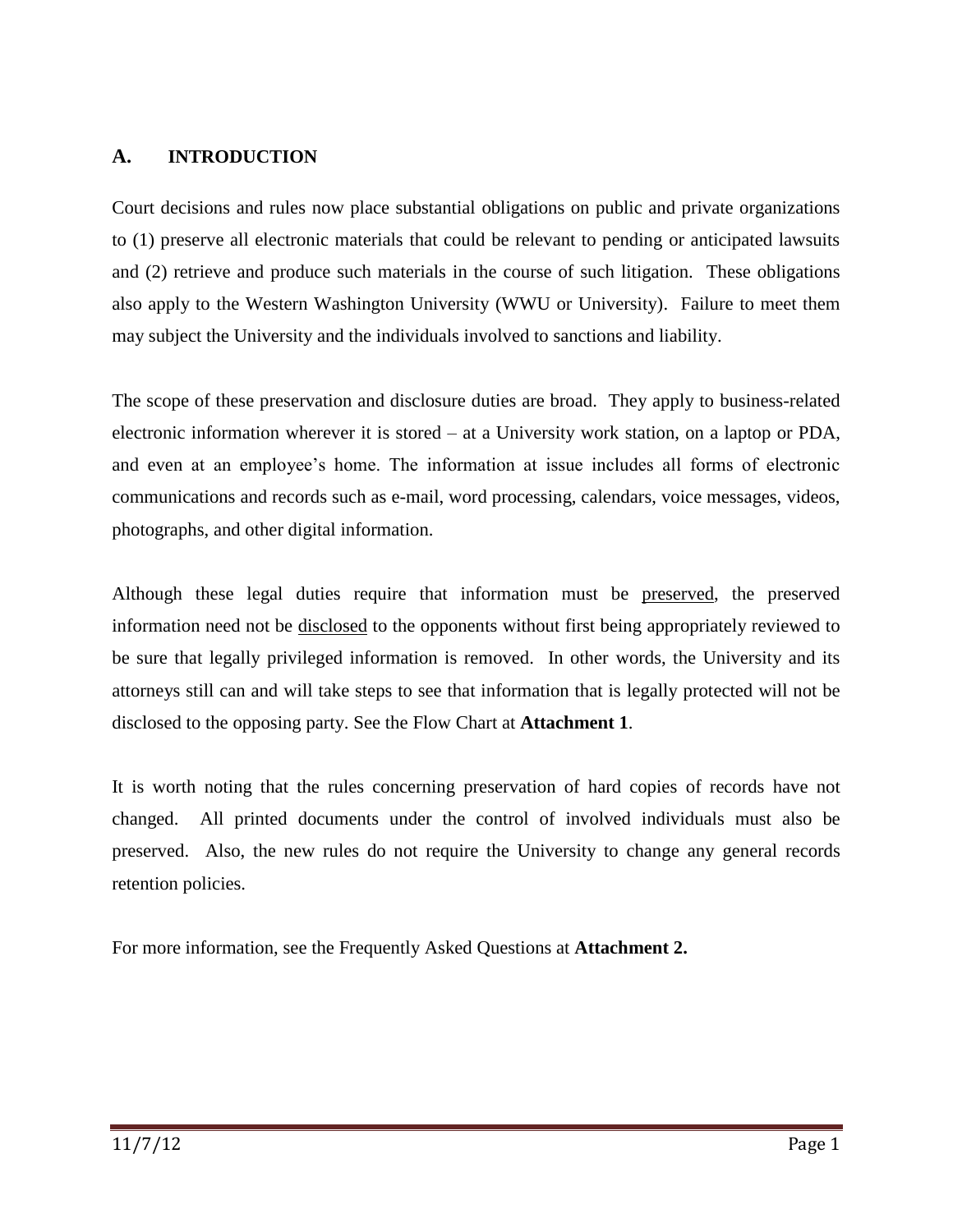# **B. PUBLIC RECORDS GROUP**

To help meet its obligations, the University uses a Public Records Group, which includes:

- Legal Counsel from the Washington State Attorney General's Office
- Western Washington University staff
	- o Manager of Risk Management
	- o Vice Provost for Information Technology
	- o Manager of Archives & Records Center
	- o Public Records Officer
- As appropriate, representatives from the Registrar, Academic Affairs, Health Center, Counseling Center, Human Resources, Public Information, and Public Safety.

As discussed below, this group will serve as a resource to help assure that the University's approach to these issues is consistent and in compliance with applicable laws and University policies.

#### <span id="page-4-1"></span><span id="page-4-0"></span>**C. THE LANDSCAPE OF WWU ELECTRONIC RECORDS SYSTEMS**

#### **1. WWU Email Infrastructure**

The Western Washington University is a centralized community electronically, with a few computing systems at decentralized locations. With multiple colleges, several clinics, and some distant sites, several computing solutions were developed independently to suit local needs. One aspect of this is that some departments and units operate their own independent email systems. So even though email infrastructure operated by WWU Information Technology accounts for a large portion of WWU e-mail, there are some other e-mail messages being sent from and delivered to email repositories (servers) managed and operated directly by other administrative units. In fact, at the time of this writing there are thousands of computers on the WWU network capable of receiving and storing e-mail and approximately 10 different email servers that have been identified.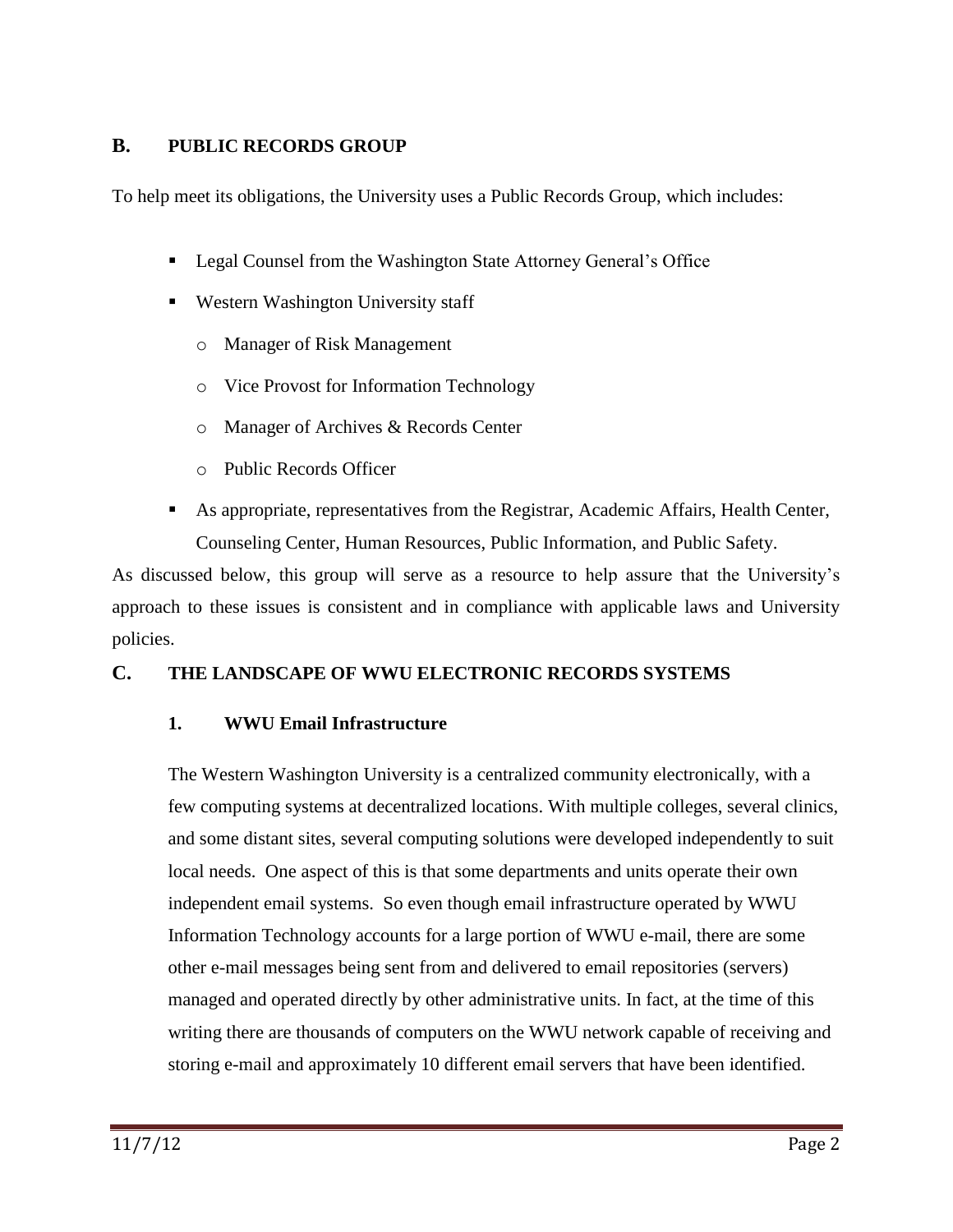These servers are, for the most part, operated by administrators using their own management practices.

#### <span id="page-5-0"></span>**2. Other WWU Email Storage Options**

Although email comes in to the WWU to central or departmental servers and often stays there until deleted, some people keep some or most of their email in "local folders" on their individual desktop or laptop or other "client machine." In fact, email messages may be stored locally instead of – or in addition to – being kept on an email server. Storage devices can include portable hard-drives, memory 'sticks' or USB flash drives, and other portable storage devices independent from a desktop or laptop computer.

# <span id="page-5-1"></span>**3. Typical Email Use Patterns**

The following are common ways that WWU faculty and staff handle their email:

- a. Centrally, where email inboxes and other folders are kept on a central (WWU/college/school/department/research group) server, with IT professionals maintaining the computers and backups.
- b. Centrally, then locally, where the email is initially sent to an Inbox on a central server, but is frequently or always pulled to desktop/laptop/handheld and erased off of the central server. In such cases the folders are usually or always stored on the desktop, laptop, or handheld.
- c. Independently, where email comes directly to an inbox on an individuallymanaged computer, which stores the user's folders.
- d. Off-Site, where all email for an individual is sent or forwarded to a non-WWU service (such as Yahoo, Google, etc.) or outside vendor.

The reality is that many individuals have inherited, rather than consciously chosen, one of the alternatives above and may not even realize how their email is handled. For example, a person could be downloading to their desktop and removing from the central server and not realize it since they always use the same desktop to read and respond to email.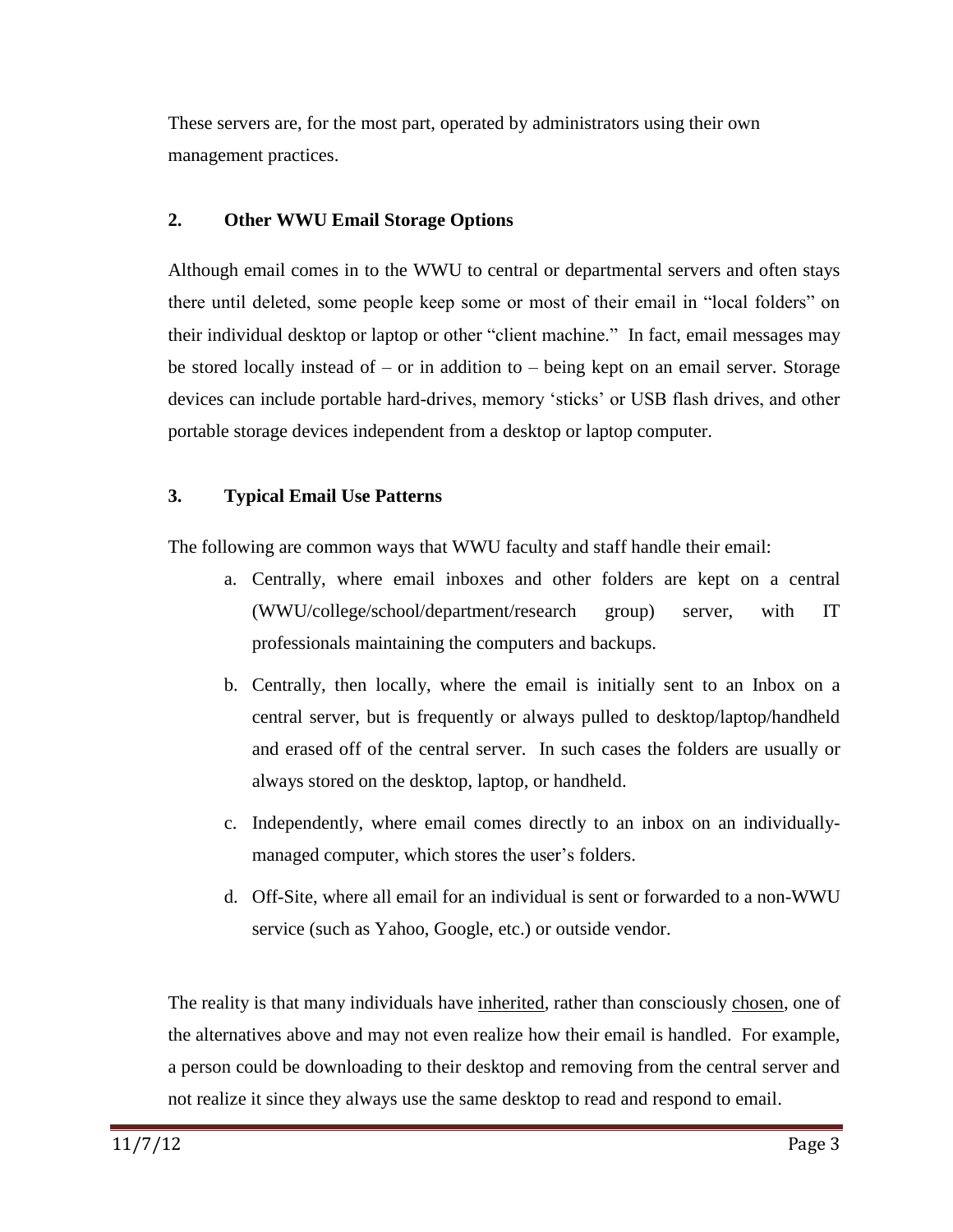#### <span id="page-6-0"></span>**4. Storage of Other Electronic Records**

In addition to emails, WWU faculty and staff create and use a myriad of other electronic materials ranging from traditional word-processing documents and spreadsheets to databases, digital images, audio, video, web pages, instant messages, blogs, calendars, technical drawings and more. While many records are stored on network servers that the WWU can monitor, individual users are often able to store them (or copy or move them) to individual desktop and portable devices that are beyond the WWU's field of observation or control. . In some cases, WWU work products may be initially produced and stored on systems outside of WWU ownership and never touch WWU-owned equipment. Examples might include Microsoft's "Office Live Workspace," a wiki managed by another institution, or email list archived by another institution.

#### <span id="page-6-1"></span>**5. Disaster Recovery Systems**

Most well-managed data systems at the University maintain some system of tapes or other storage media that periodically copy the system's data to enable the system and its contents to be restored in the event of an emergency. Many of these backup systems recycle the storage tapes on a very short cycle, although some may be shipped off site and some may be saved for many years. For normal preservation purposes, emergency recovery copies of data are not practically accessible and interrupting their recycling would be impractical and expensive. As a result, such disaster recovery systems will usually be considered outside the scope of a Notice of Records Preservation, unless otherwise directed.

# <span id="page-6-2"></span>**D. NORMAL RECORDS RETENTION**

As required by RCW 40.14, the WWU Archives & Records Management office manages and oversees University compliance with state and federal laws and regulations relating to the preservation and destruction of electronic and paper information.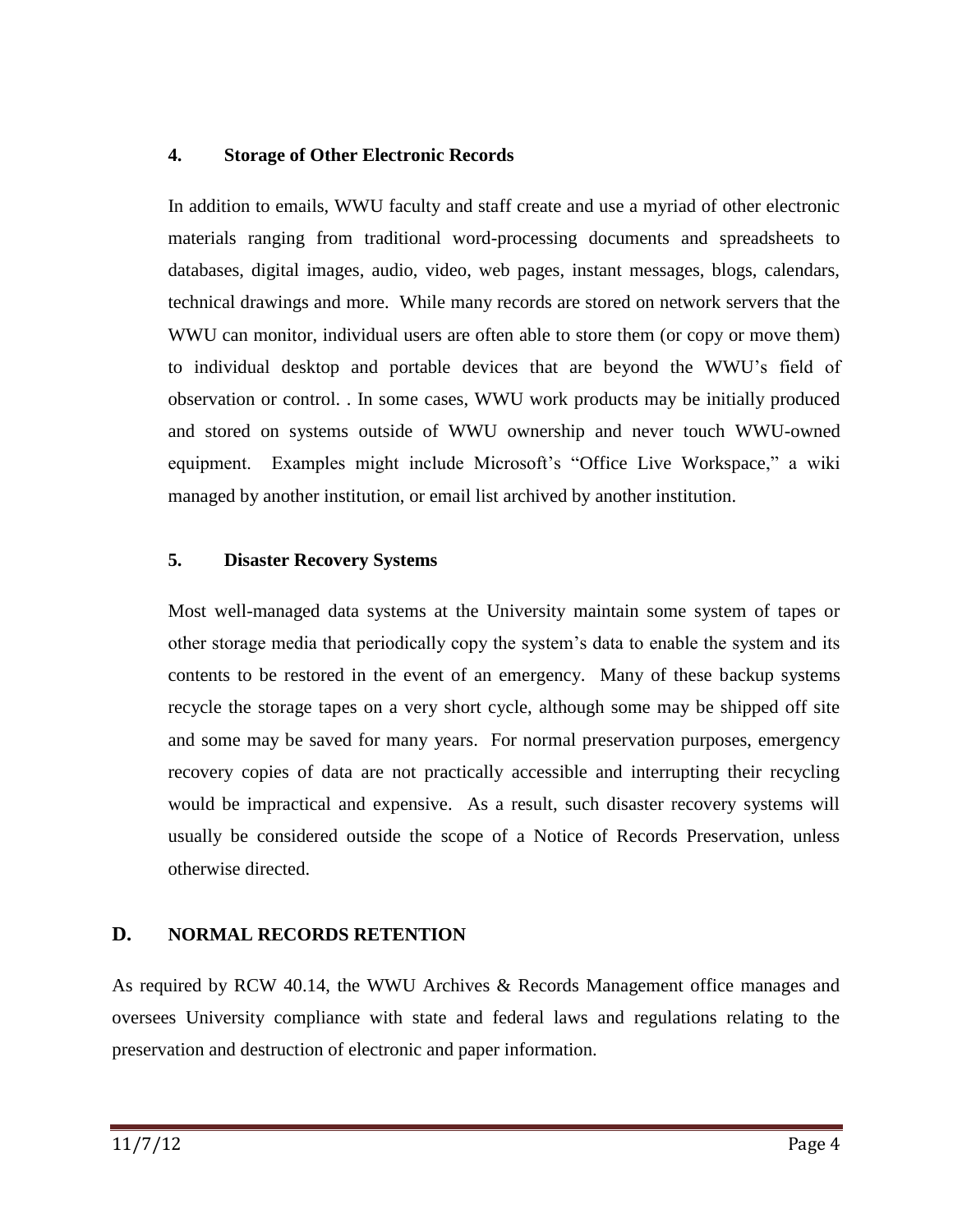The Archives & Records Management office works with the state to:

- establish Records Retention Schedules for electronic and paper records, including specifications for length of retention periods
- establish standards, relating to University business requirements and needs, which ensure the legitimacy of University record-keeping systems
- counsel and advise the University administration on the implementation of policy and procedure which promotes adherence to these standards and minimizes risk
- provide a wide range of services which are designed to help ensure the University is meeting its record-keeping responsibilities.

For more information see the Archives & Records Management Office's website at <http://www.wwu.edu/depts/recmgmt/>

# <span id="page-7-0"></span>**E. SPECIAL PRESERVATION OF RECORDS**

When a lawsuit is filed – or reasonably anticipated – the University has a duty to take special precautions to prevent the loss of potentially-relevant electronic data. Unless circumstances require a different approach, the following protocol will be followed to comply with these legal obligations.

#### <span id="page-7-1"></span>**1. Document Preservation Plan**

When a lawsuit is commenced against the  $WWU - or$  information is received such that a lawsuit is reasonably anticipated – the lead unit (typically, Risk Management, Human Resources, or the Attorney General's Office) should develop a Preservation Plan outlining the immediate steps that need to be taken. The plan (which could take the form provided in Attachment 3) should generally include some or all of the following basic steps:

- a. Identify the operating unit and individuals who might possess electronic data,
- b. Send a Litigation Hold to the appropriate individuals,
- c. Designate a specific person to coordinate and serve as a contact.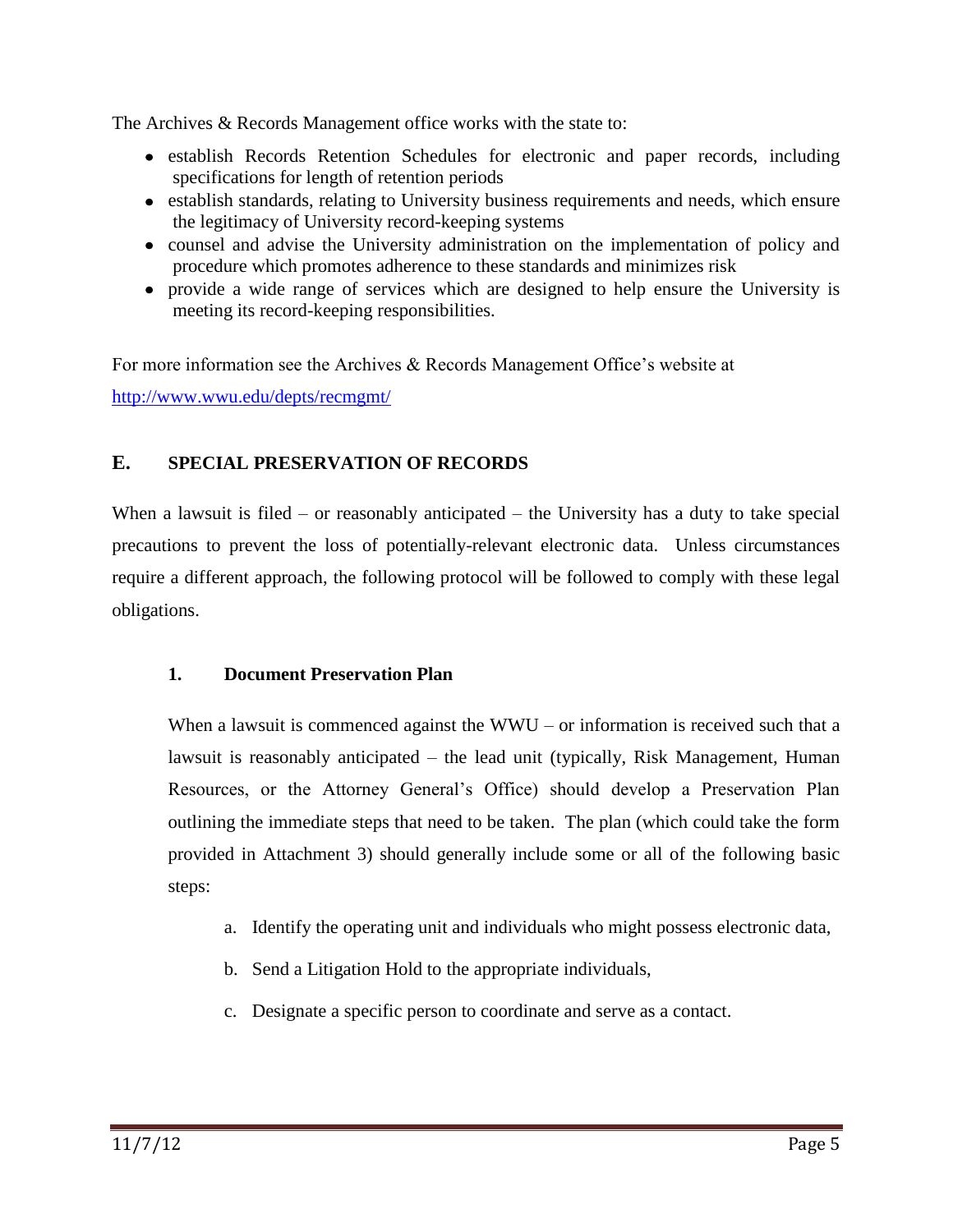Where the matter is complex or unusual, the following steps may also be considered:

- a. Gather a summary of the hardware and software involved. (The Computer System Checklists at Attachment 5 and 6 can be useful for this),
- b. Determine whether more aggressive steps (such as "imaging" or sequestering computers, stopping rotation of disaster recovery tapes, or taking snapshots of network folders) are warranted.
- c. Establish a method for following up, which may include sending out reminders, conducting preservation compliance checks, and addressing new questions or issues from agency employees with potential evidence.

The Assistant Attorney General should be consulted for assistance with any questions about an appropriate Preservation Plan.

# <span id="page-8-0"></span>**2. Litigation Hold**

A Litigation Hold will typically include:

- a. A definition of what constitutes a "record" and direct owners of potentiallyrelevant records to preserve them from destruction or modification (see Attachment 3).
- b. Direction to preserve relevant electronic records and general information on how to do so (which might include one of the checklists identified in Attachment 5 or 6). This may include directing the administrator(s) of relevant system(s) to avoid any centralized or automatic destruction or alteration of such records,
- c. Identification of the categories of information to be preserved,
- d. Contact information for the attorney(s), risk management professional, WWU Information Technology or other IT professional, and any other contacts.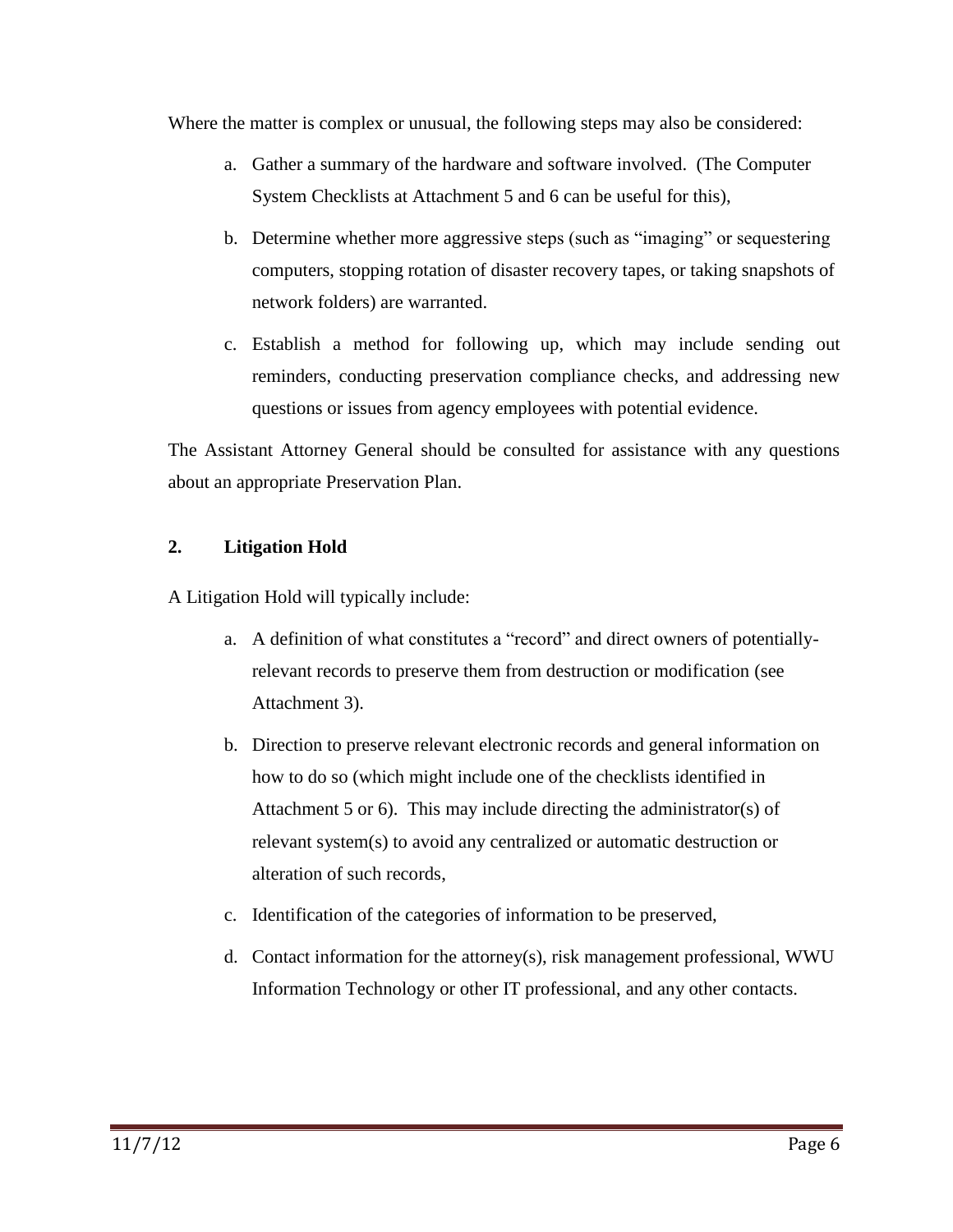#### <span id="page-9-0"></span>**3. Duties of Persons Receiving a Litigation Hold**

Receipt of a Litigation Hold does not necessarily mean the recipient is directly involved in the matter. Rather, it means the evidence which the University is obligated to preserve may be in the person's possession or scope of responsibility and that the person, as an employee of the University, has a duty to preserve such information effective immediately. In particular, the person must:

- a. Suspend any University or divisional policies or procedures that might call for the routine destruction of electronic records under the recipient's control.
- b. Discontinue personal practices regarding the destruction of electronic records. For example, the deletion of possibly-relevant emails, voice mails, drafts of documents, and the like must also be suspended.
- c. Disable any "janitorial" functions, such as the automatic deletion of emails or other electronic records. The designated computer support person should be immediately contacted if assistance is required to disable such functions.
- d. Protect and preserve all electronic records in their original electronic form, so that all information within it, whether visible or not is available for inspection. In other words, electronic records must be preserved, regardless of whether they have been reduced to a hard-copy or whether a hard-copy already exists.
- e. Protect and preserve any hard-copies of electronic records.
- f. Protect and preserve any new information that is generated or received that may be relevant to the litigation after receipt of a Litigation Hold.
- g. Advise the designated IT representative of any personal information that may potentially be affected by the Litigation Hold.
- h. Follow all other specific instructions in the Litigation Hold.
- i. Consult with the designated contact person regarding any questions involving electronic records.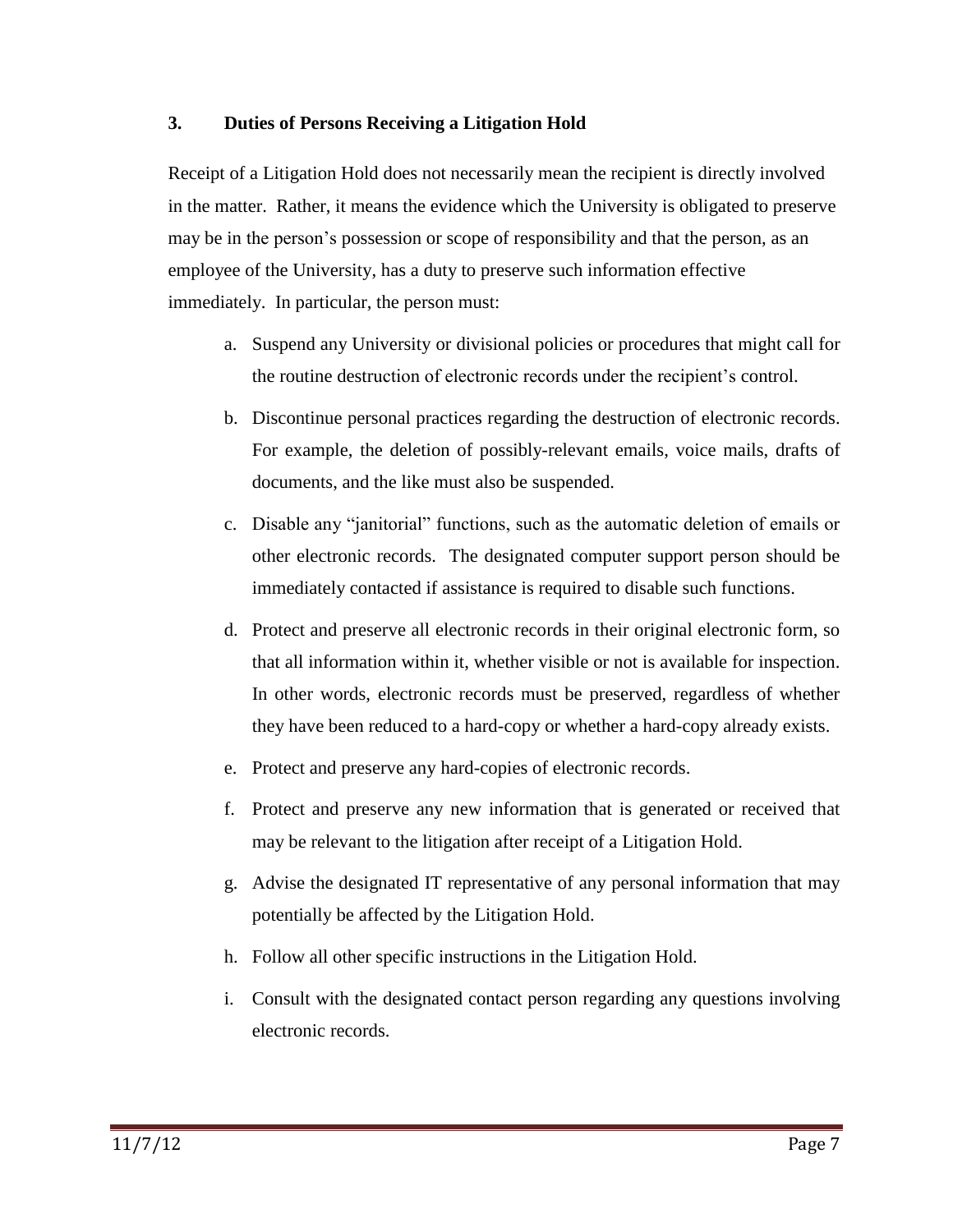#### <span id="page-10-0"></span>**4. Litigation: Actual or "Reasonably Anticipated"**

The obligation to preserve evidence arises most commonly when a lawsuit has already been filed. However, the obligation can also arise when one knows—or should know that future litigation is "reasonably likely." Determining when facts or circumstances are reasonably likely to lead to litigation requires a case-by-case understanding of the facts and the application of experience and professional judgment.

Factors to consider in deciding whether litigation is "reasonably foreseeable" or "reasonably likely" include:

- a. Historical Experience: Look at whether similar situations have led to litigation in the past.
- b. Filed Complaints: Be aware of complaints filed with the University or an enforcement agency, which may indicate a likelihood of future litigation.
- c. Significant Incidents: Pay attention to events resulting in known and significant injury.
- d. Attorney Statements: Examine any statements by an individual's attorney regarding a dispute with the University.
- e. Employee Statements: Consider statements by University employees and officials regarding the potential of litigation.
- f. Initiation of Dispute Resolution Procedures: Give considerable weight to an action by a contractor to initiate a dispute resolution clause in a contract.
- g. Public Disclosure Requests: Consider whether a public disclosure request suggests the likelihood of future litigation. Although the University routinely gets numerous public disclosure requests that are unrelated to litigation, some reasonably foreshadow a lawsuit.
- h. Event Reported In the Press: Take stock of particularly bad events that are reported in the press, where history suggests litigation is likely.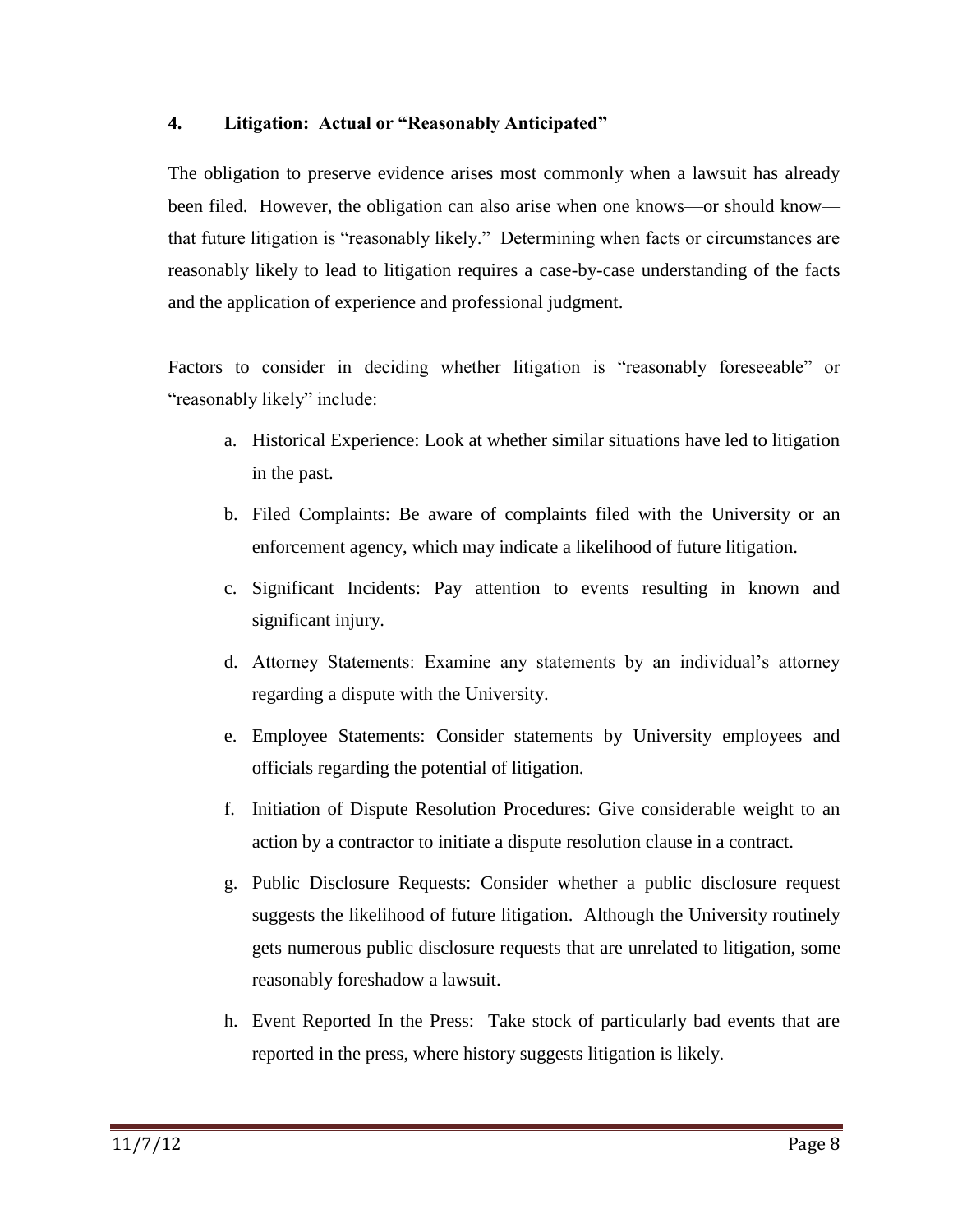- i. Common Sense: Use your powers of observation of human behavior and common sense. If an unfortunate or bad event occurs, especially if it is an unusual event or causes significant damage or distress, it may be reasonably anticipated that litigation will follow.
- j. Risks & Rewards: If the situation is uncertain, consider the relative costs of preservation against the likelihood of future litigation. Also consider the risks associated with the possibility of sanctions if preservation efforts are not undertaken.

#### <span id="page-11-0"></span>**5. Ending Preservation Responsibilities**

When the litigation or the threat of litigation that prompted the Litigation Hold has ended, the person issuing the Litigation Hold will inform those who received the notice that they are no longer under any special obligations to preserve the identified categories of materials. At that point, only the University's normal retention schedules will apply to the documents. (The Manager of Risk Management and the University's attorneys will be responsible for applying to their copies any special schedules for "litigation" records.)

# <span id="page-11-1"></span>**F. RETRIEVAL OF ELECTRONIC RECORDS FOR DISCOVERY**

In most cases any need to actually produce preserved electronic records will come weeks or months after the preservation has occurred. When the University receives a request from an opposing party for production ("discovery") of electronic records, the University's counsel and primary University contact (Risk Management, Attorney General's Office or other unit) will determine the best approach to take in order to efficiently produce a complete and accurate response. The response may consist of any or all of the following: (1) supplying the requested information, (2) attempting to obtain a modification of the request (e.g., by narrowing the request's scope or obtaining agreement as to specific search terms), (3) declining to provide some or all of the requested data based upon expense of production, or other basis, (4) conferring with the Public Records Work Group. The Public Records Work Group is available for consultation on such issues.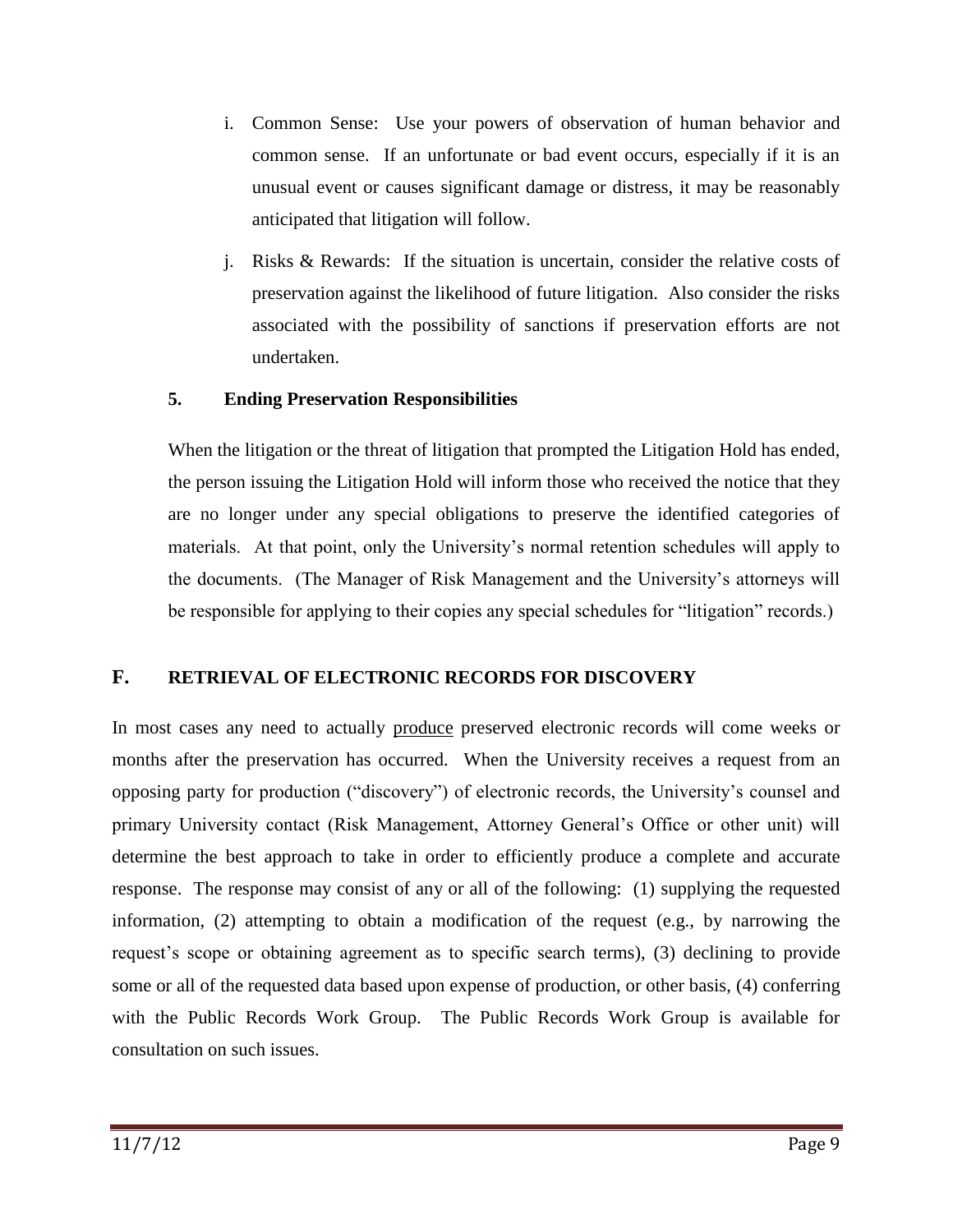#### <span id="page-12-0"></span>**1. Options for Records Retrieval**

Where some or all of the requested records must be retrieved, reviewed, and potentially disclosed, the following options should be considered to select the best approach to the specific request:

- a. Relying on the Computer User: In many instances, it is reasonable and sufficient to simply ask the computer user to identify, copy, and provide potentially-responsive electronic records and to certify that these steps have been taken. In these instances, the production of electronic data resembles the typical production of physical documents.
- b. Enlisting WWU Technical Support: Sometimes particular concerns about an individual user's time, skill, or dependability in identifying the universe of responsive records will warrant the direct involvement of the relevant system administrator or other University technical support personnel. Such personnel are often able to bring to bear sophisticated tools for searching and extracting large volumes of responsive records.
- c. Using Outside Consultants: Where identification or recovery of records requires technical expertise beyond that readily available from internal resources, an outside firm may be called upon for some or all of the work.

# <span id="page-12-1"></span>**2. Factors to Consider in Records Retrieval**

- a. Thoroughness: The approach in a specific case needs to be reasonably calculated to gather all potentially relevant records.
- b. Operational Efficiencies: The activities required should be operationally efficient to ensure timely preservation and processing of the data.
- c. Individual Privacy: The processes implemented to respond to electronic discovery must take into account personal privacy concerns.
- d. Risk of Data Loss: Reasonable steps will be needed to protect data from loss through inadvertent or intentional deletion of files or loss of data storage media.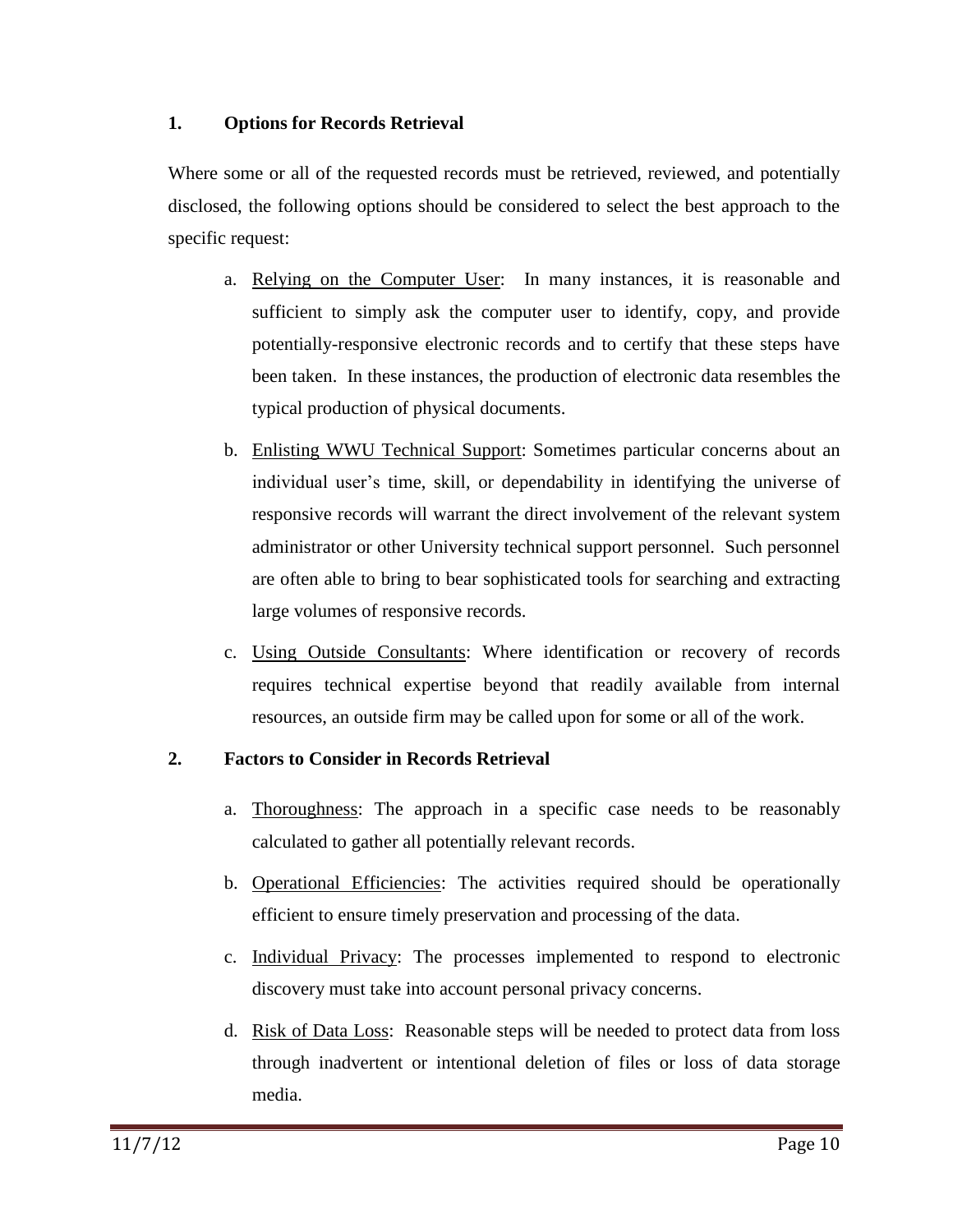- e. Individual Disruption: Procedures should take account of the potentially significant impacts in terms of time and distraction for individuals named in the lawsuit.
- f. Procedural Consistency: The University must ensure that procedures developed to meet these new rules are consistently followed and executed.

#### <span id="page-13-0"></span>**3. Post-Retrieval Review**

As potentially-responsive electronic records are gathered, University attorneys will review the retrieved data for legal relevance and privilege or other protected status, and will handle all formal and informal responses to the discovery requests.

# <span id="page-13-1"></span>**4. Post-Production Duties**

The duty to preserve and produce information related to a lawsuit does not end with an initial production of records. Relevant information and records generated after the Litigation Hold must be preserved for future retrieval as the lawsuit progresses.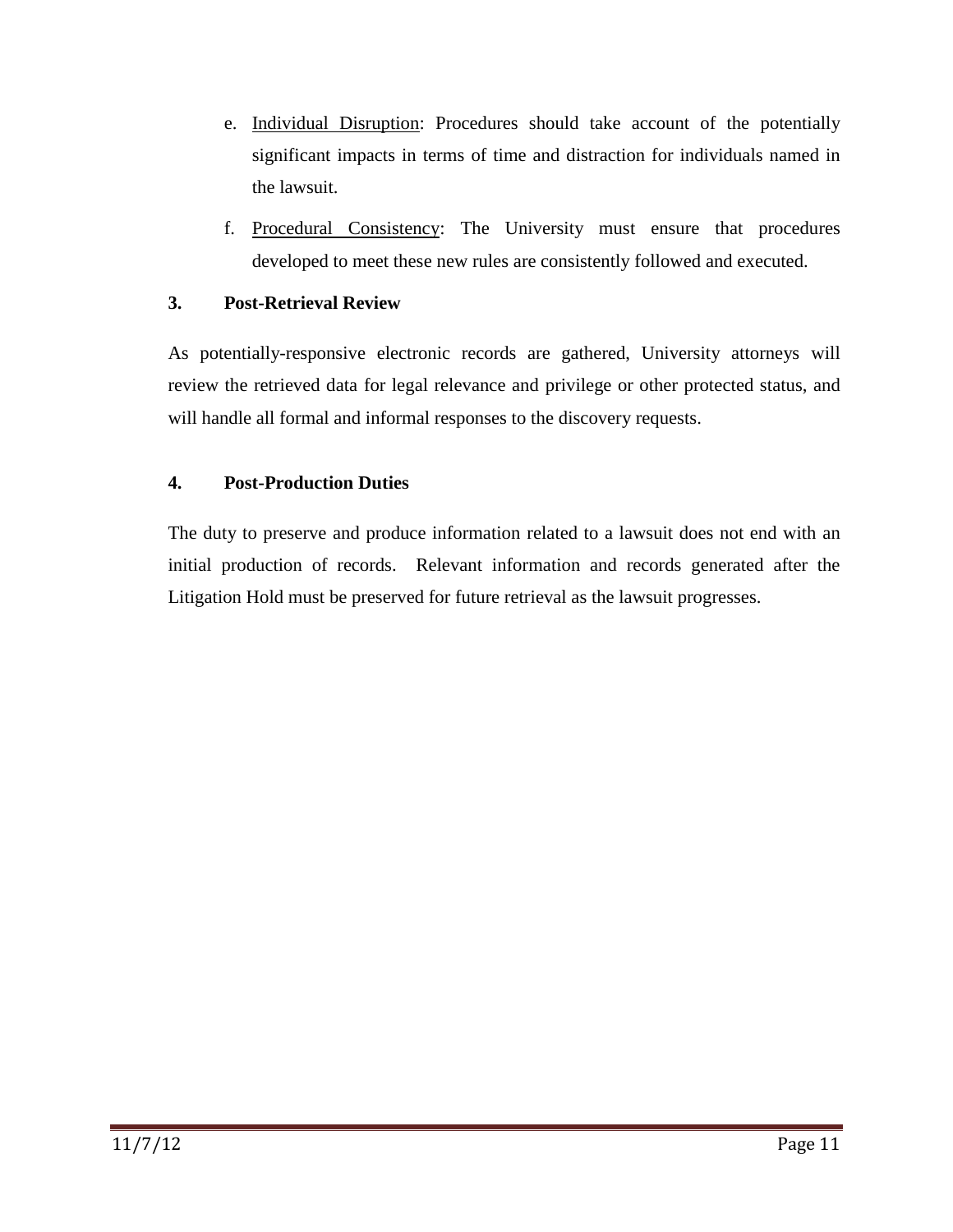# <span id="page-14-0"></span>**ATTACHMENT 1 – FLOW CHART**

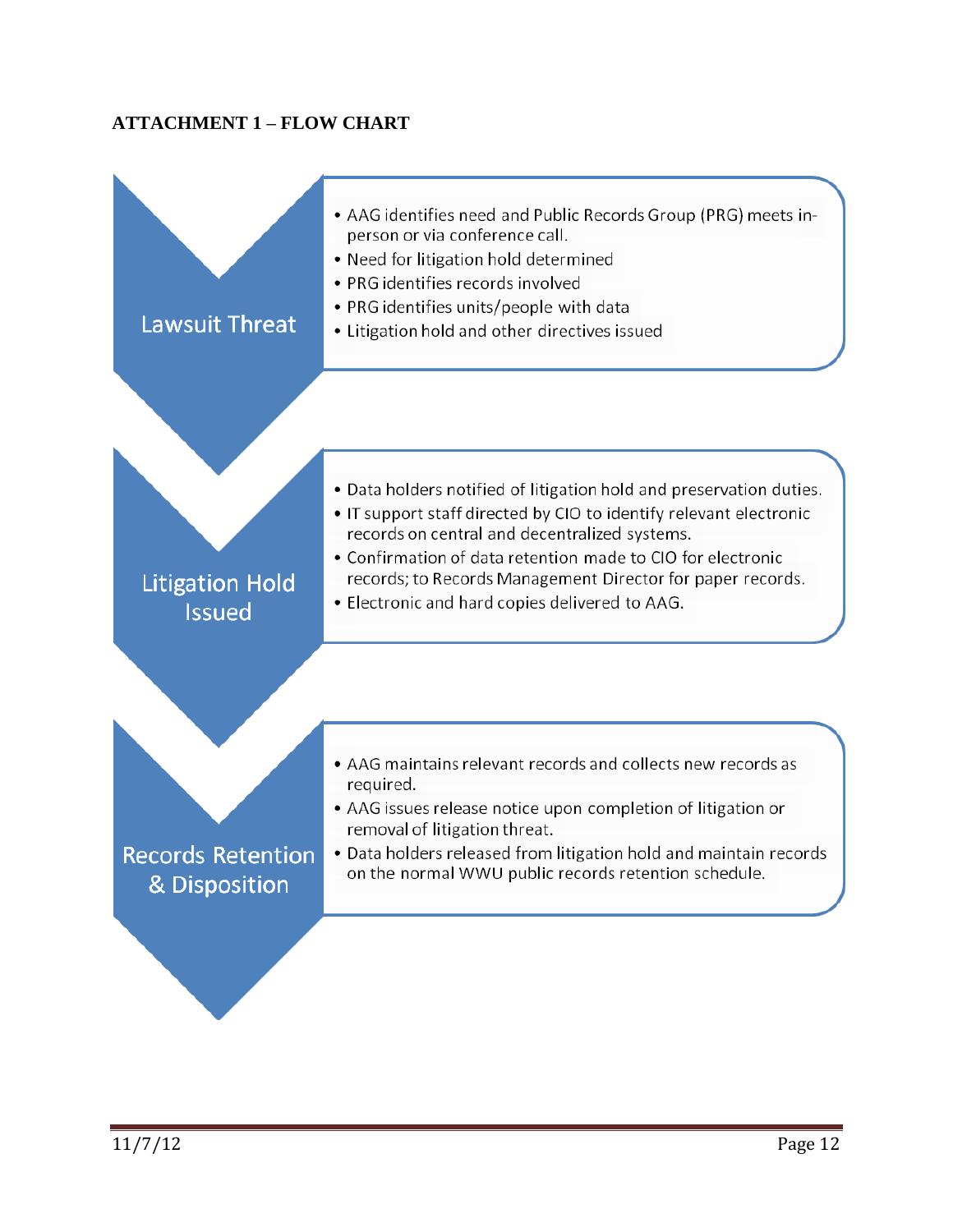<span id="page-15-0"></span>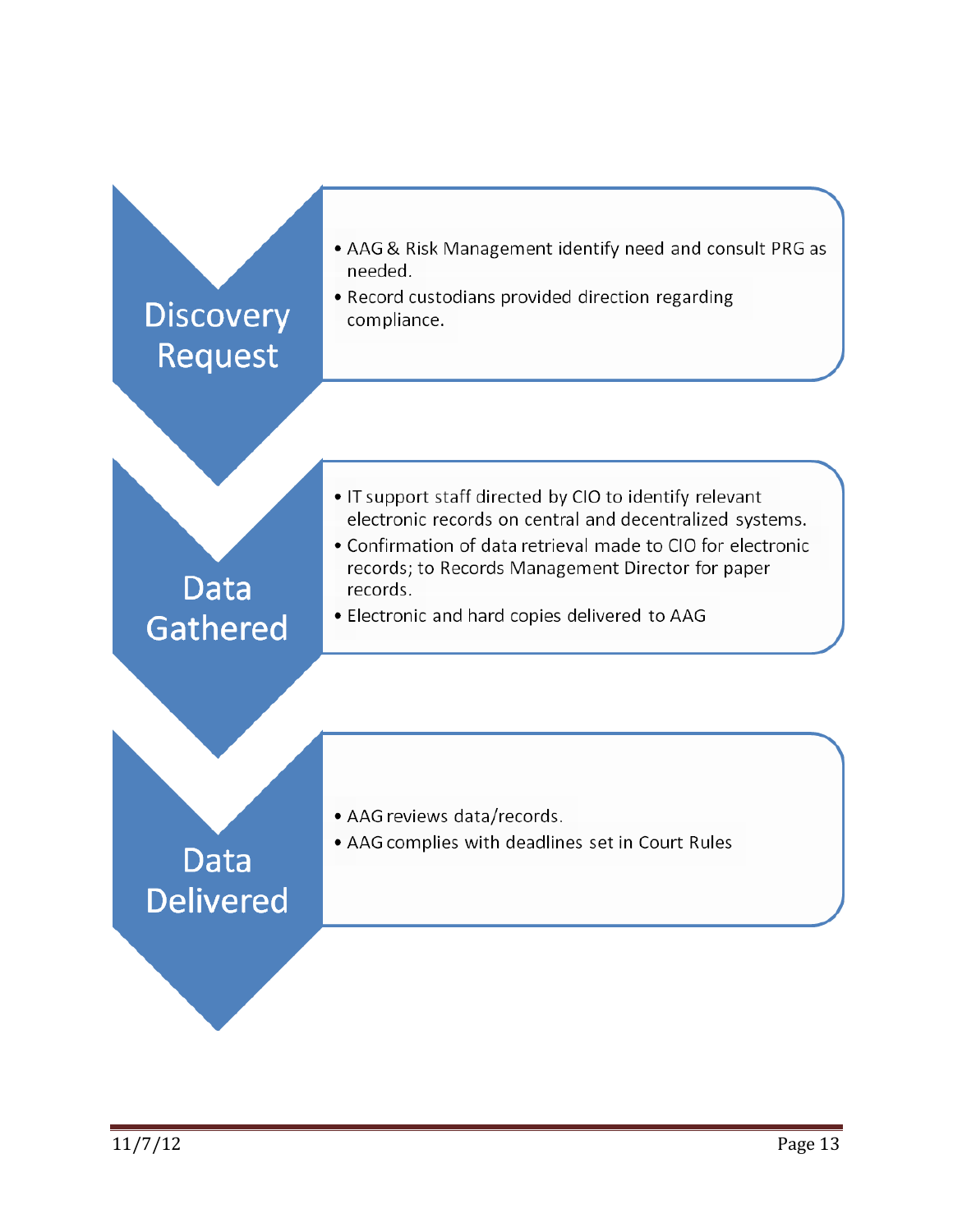## **ATTACHMENT 2 – FREQUENTLY ASKED QUESTIONS**

#### **1. What do "electronic discovery" and "data preservation" mean?**

―Discovery‖ is the process by which relevant information is gathered by the parties in a lawsuit. One of the ways a party to a lawsuit can obtain "discovery" of relevant information is by asking other individuals or entities to produce documents. Federal and state courts have long recognized that the term "documents" includes electronic data and that electronic data are thus subject to the same discovery rules as other evidence relevant to a lawsuit. The issue has received substantial national attention recently, however, because of a series of court rulings resulting in the imposition of huge sanctions on parties for their failure to preserve electronic data and because of amendments to the Federal Rules of Civil Procedure that took effect on December 1, 2006. Upon notice that a lawsuit has been commenced against the University (or a charge filed with an administrative agency), or if it is reasonably anticipated that a lawsuit may be brought (or a charge filed), the University and all of its faculty and staff members are under a legal duty to preserve all evidence, whether hard copy or electronic, that might be relevant to the lawsuit.

#### **2. What data needs to be preserved?**

The new federal rules require a party to suspend routine or intentional purging, overwriting, re-using, deleting, or any other destruction of electronic information relevant to a lawsuit, wherever it is stored – at a University work station, on a laptop, or cellular phone, at an employee's home or on a personal portable storage device. It includes all forms of electronic communications, e.g., e-mail, word processing documents, calendars, voice messages, instant messages, spreadsheets, SharePoint files, wiki materials, videos or photographs. This electronic information must be preserved so that it can be retrieved  $-$  if necessary – at a later time. The information must be preserved in its original electronic form, so that all information contained within it, whether visible or not, is also available for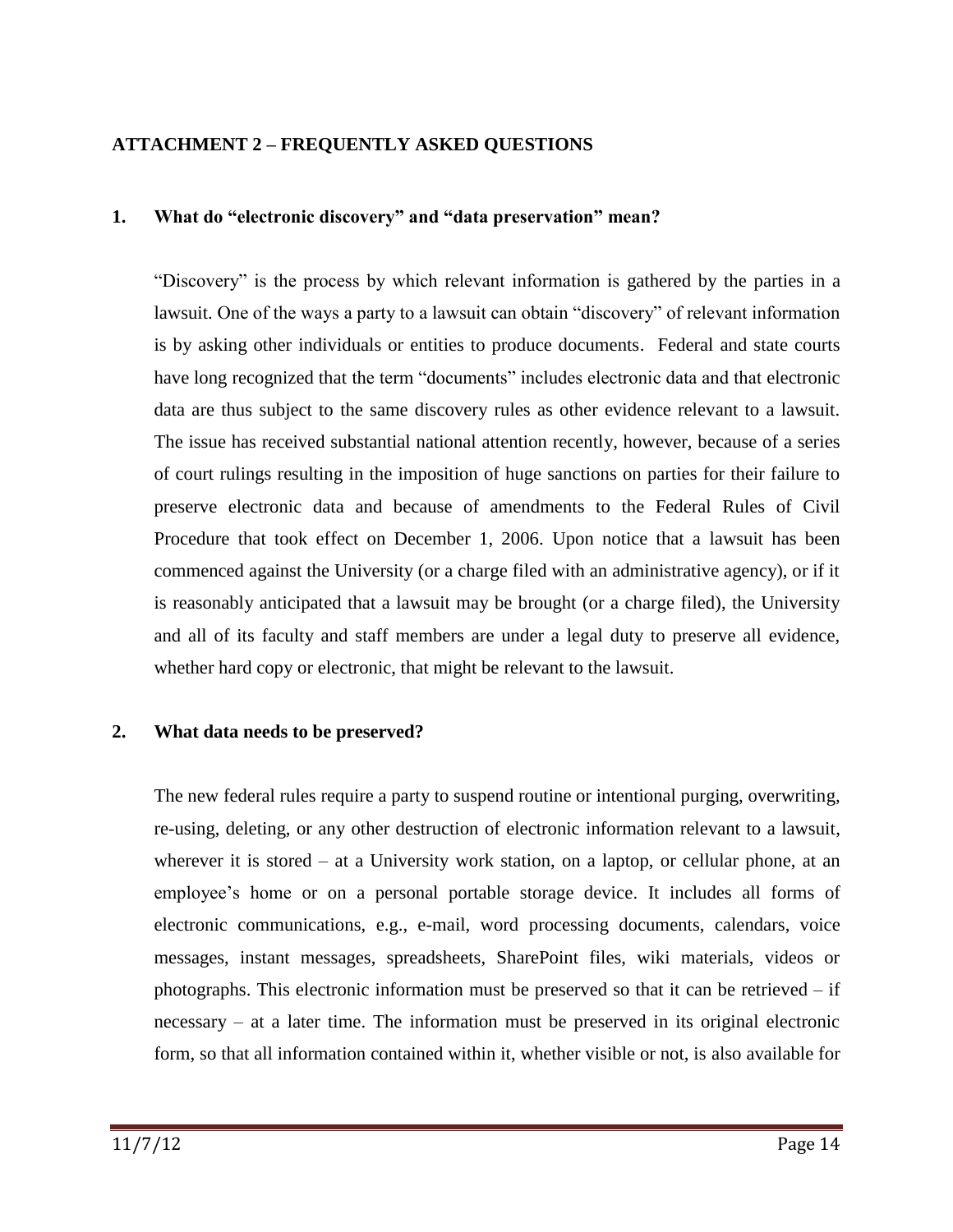inspection – i.e., it is not always sufficient to make a hard copy of electronic communication.

#### **3. What will I have to do?**

You will be notified of the duty to preserve electronically stored information through a notice called a "litigation hold" or "preservation hold." You will then be asked to cooperate with the Attorney General's Office, the Office of Risk Management, and/or WWU IT personnel to ensure that we identify and preserve all potential sources of electronically stored information (ESI) in your possession or under your control. You may be asked to complete and return a questionnaire identifying all potential sources of ESI. If so, it is critical that you complete and return the questionnaire without delay. You may also be asked to complete a signed statement confirming that you have completed the required search and retention as requested. Until IT personnel have taken steps to preserve your ESI, you should be particularly careful not to delete, destroy, purge, overwrite, or otherwise modify existing ESI.

#### **4. How long will this go on?**

The University's counsel and/or primary University contact (Risk Management, Human Resources or other unit) will advise you when you and the University are no longer obligated to retain the preserved data. Generally, this will be when the statute of limitations has expired with respect to the claim or  $-$  if litigation has been commenced  $$ when the lawsuit and all appeals have been concluded. When the duty to preserve evidence ends, the preserved data will be returned to you or destroyed, at your option and in accordance with records management schedules. If at any time you question whether to continue retaining the records, you should contact the appropriate contact person listed in the Litigation Hold communication before destroying any documents.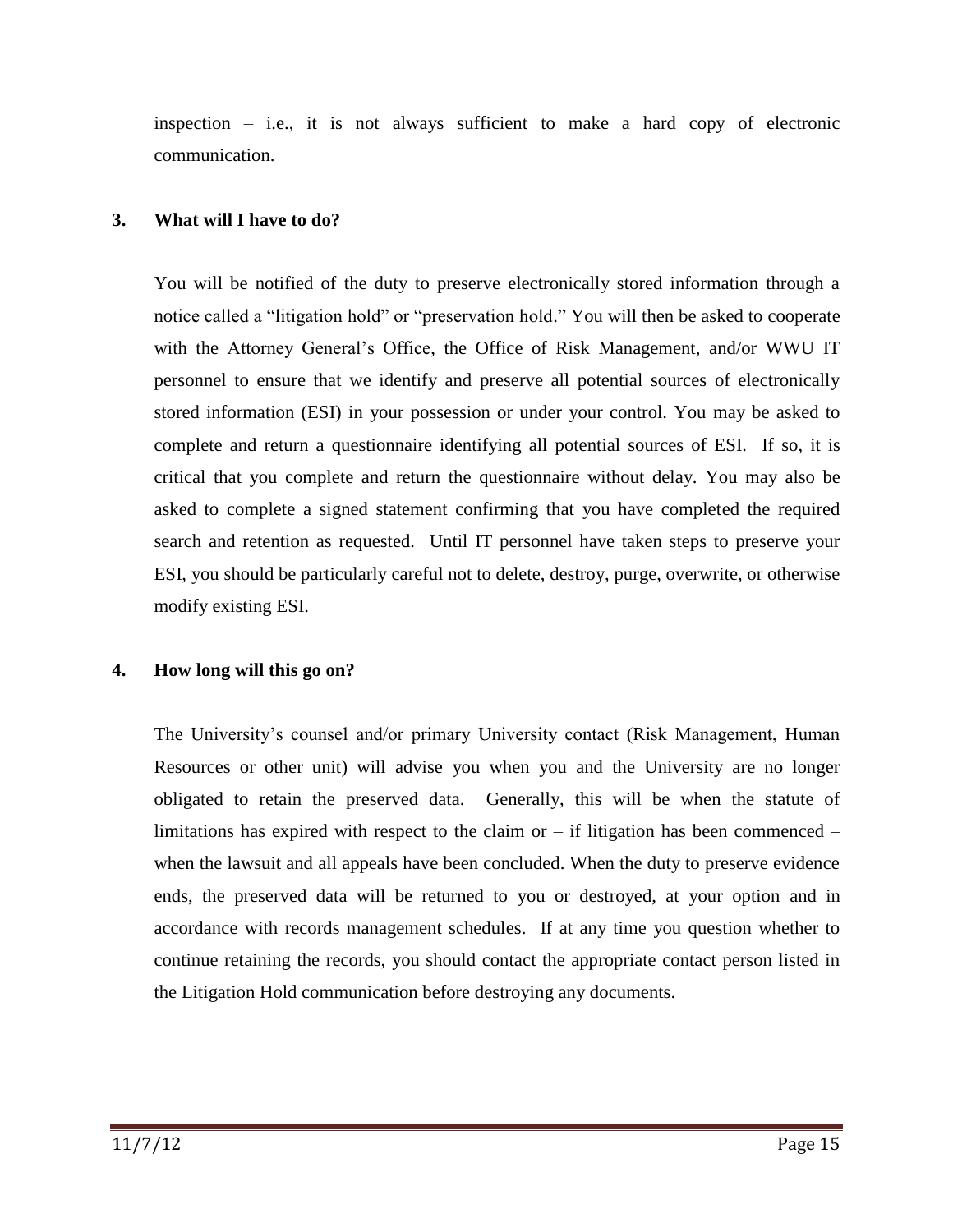#### **5. Do I need to also preserve data on my home computer?**

The same rules apply to any computer that stores information potentially relevant to a lawsuit involving the University. Thus, if you use your home computer for Universityrelated business (including e-mail on your University e-mail account or on a personal account such as AOL, gMail, etc.), you must preserve the data on that computer.

# **6. Can I take personal or sensitive material that isn't relevant to the case off my computer?**

You may remove data from your computer (or segregate it from the data that will be preserved) if you are absolutely certain that it is unrelated to the claim (e.g., on your home computer correspondence entirely unrelated to University employees or University business, income tax returns, your music library, etc.). However, we often find that it is difficult at the beginning of a lawsuit to be certain about what might later turn out to be relevant. So you should examine each and every file you are considering deleting – i.e., do not make wholesale deletions of data. You may be questioned under oath at a later date by an attorney representing the opposing party about what data you may have destroyed.

# **7. I previously deleted something that might be relevant** – **should I be concerned about that?**

The duty to preserve information arises only when there is a reasonable anticipation of litigation. Electronically stored information deleted before that time pursuant to retention policies, should not create a problem.

# **8. What if I am involved in an ongoing matter relating to the person who is suing the University?**

You must also preserve any new electronic information that is generated after receipt of a litigation hold that may be relevant to the dispute (such as an employment claim by a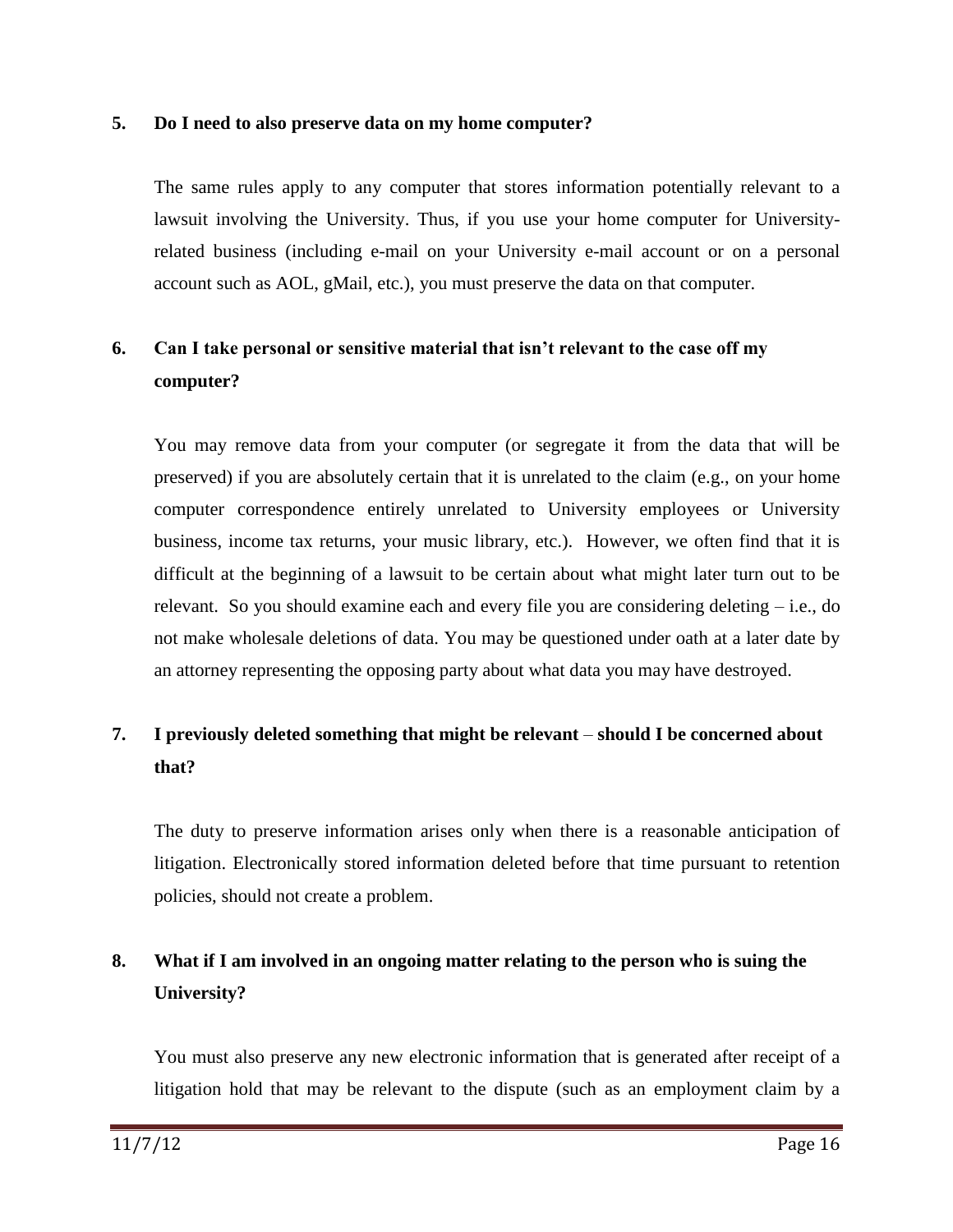current employee where relevant new documents may be created during the ongoing employment relationship).

#### **9. Who is going to be paying for the cost of preserving electronic records?**

Most external costs (such as IT consultants) associated with complying with the electronic discovery requirements will be handled in the same manner as other litigation expenses are presently handled. Internal costs (time spent by University staff members, applicable storage costs and the like) will be absorbed by the department.

#### **10. Who will be looking at my University data?**

This depends on the reason for the Litigation Hold. If the matter involves a complaint or claim that requires investigation, appropriate University department personnel from departments such as the Office of Risk Management, Human Resources, Labor Relations, the Attorney General's Office, and perhaps others may be reviewing your records in the course of the investigation.

In other cases, it may be that no one will initially review your records until and if there is a lawsuit filed with discovery requests made.

# **11. Who decides what data will be turned over to the opposing party?**

The University, as owner of the data, will make these decisions based on advice from its attorneys. Before any data is turned over to the opposing party, the University's attorneys will review it for relevance and confirm it is not otherwise protected or privileged.

# **12. Since when did we have to go to all this trouble?**

Electronically stored information has been discoverable since the 1980's. Because of the egregious misconduct by several organizations and because of the ever-widening use of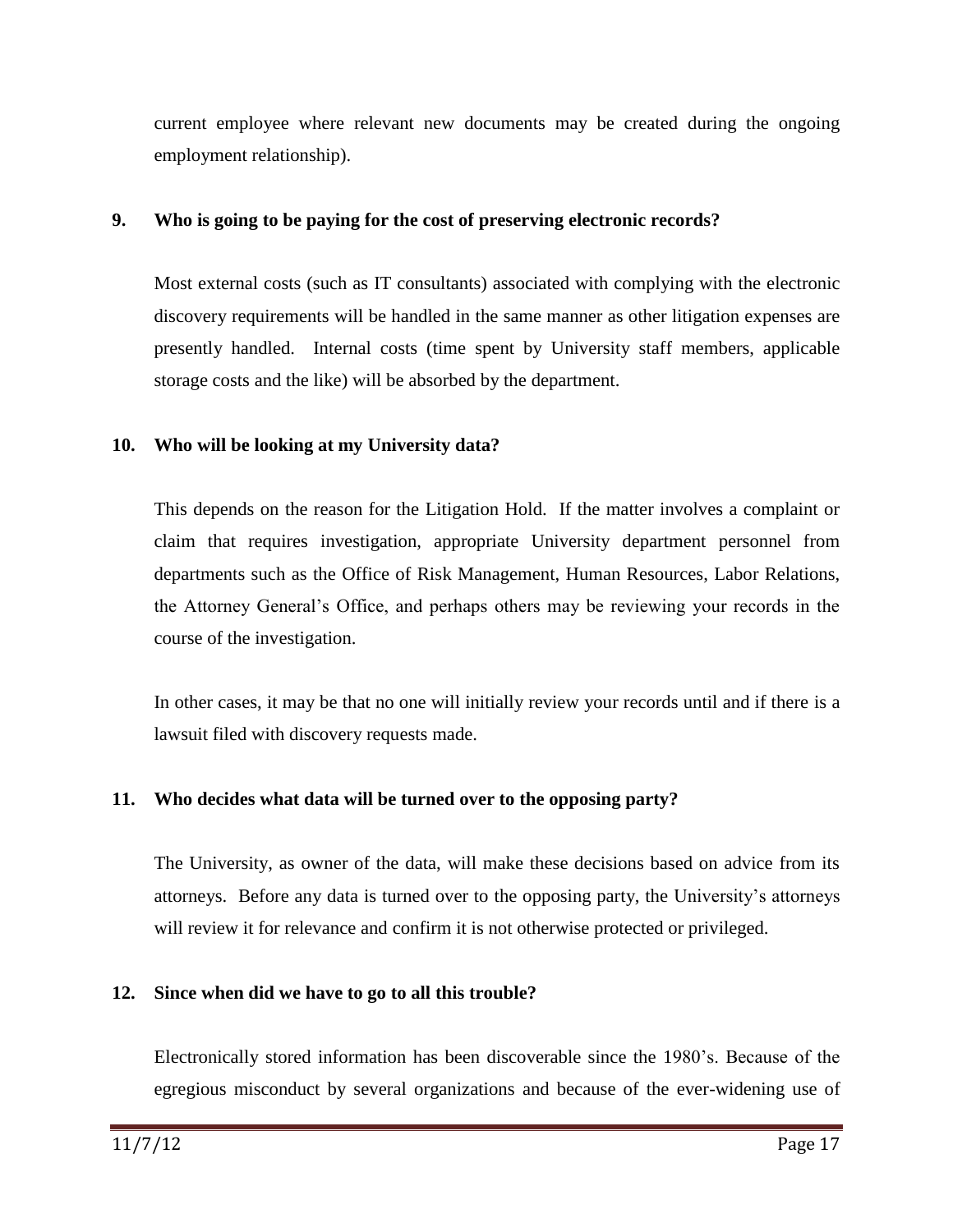computers, over the last several years the courts have developed rules specific to the preservation of electronic data. The new amendments to the Federal Rules of Civil Procedure addressing electronic discovery took effect December 1, 2006.

#### **13. What if I don't want to disclose my University data?**

The University and its employees have a legal duty to preserve, and subject to the rules governing discovery, turn over electronically stored information. In short, the law does not offer us a choice. Failure to abide by the law may result in judicially imposed monetary (or other) sanctions against the University and/or you individually and adverse findings in the litigation. We will take steps to protect your privacy and to ensure that protected/privileged information is not disclosed, but ultimately the court will be the arbiter of whether sensitive information must be disclosed.

#### **14. What should I do with my electronic data if I leave the University?**

If you plan to leave your employment with the University during the pendency of a lawsuit for which you have received a preservation hold, you should confer with the Attorney General's Office and other contacts listed in the Litigation Hold notice.

# **15. What if I have additional questions?**

Get in touch with the University's counsel and/or primary University contacts (Risk Management, Human Resources or other unit) listed on the Litigation Hold notice.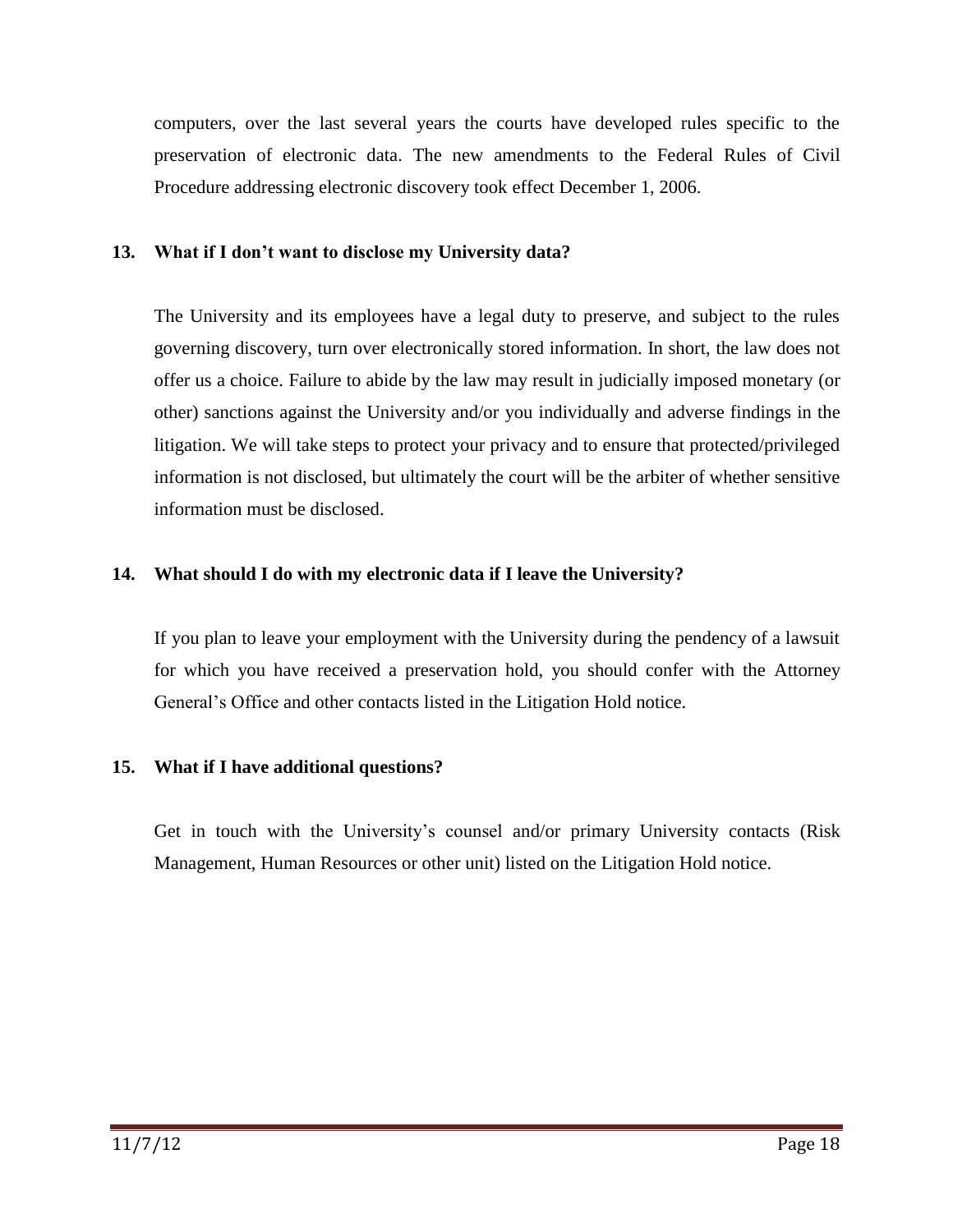# <span id="page-21-0"></span>**ATTACHMENT 3 – DOCUMENT PRESERVATION PLAN (SAMPLE) 6/10/08**

| Name | Phone | Email |  |
|------|-------|-------|--|
| Name | Phone | Email |  |

# **1. Units and Individuals Likely To Have Potentially-Relevant Documents**

| <b>Operating Units</b> | <b>Individuals</b> | Send Lit Hold?/By? |
|------------------------|--------------------|--------------------|
|                        |                    |                    |
|                        |                    |                    |
|                        |                    |                    |
|                        |                    |                    |
|                        |                    |                    |
|                        |                    |                    |
|                        |                    |                    |
|                        |                    |                    |
|                        |                    |                    |
|                        |                    |                    |
|                        |                    |                    |
|                        |                    |                    |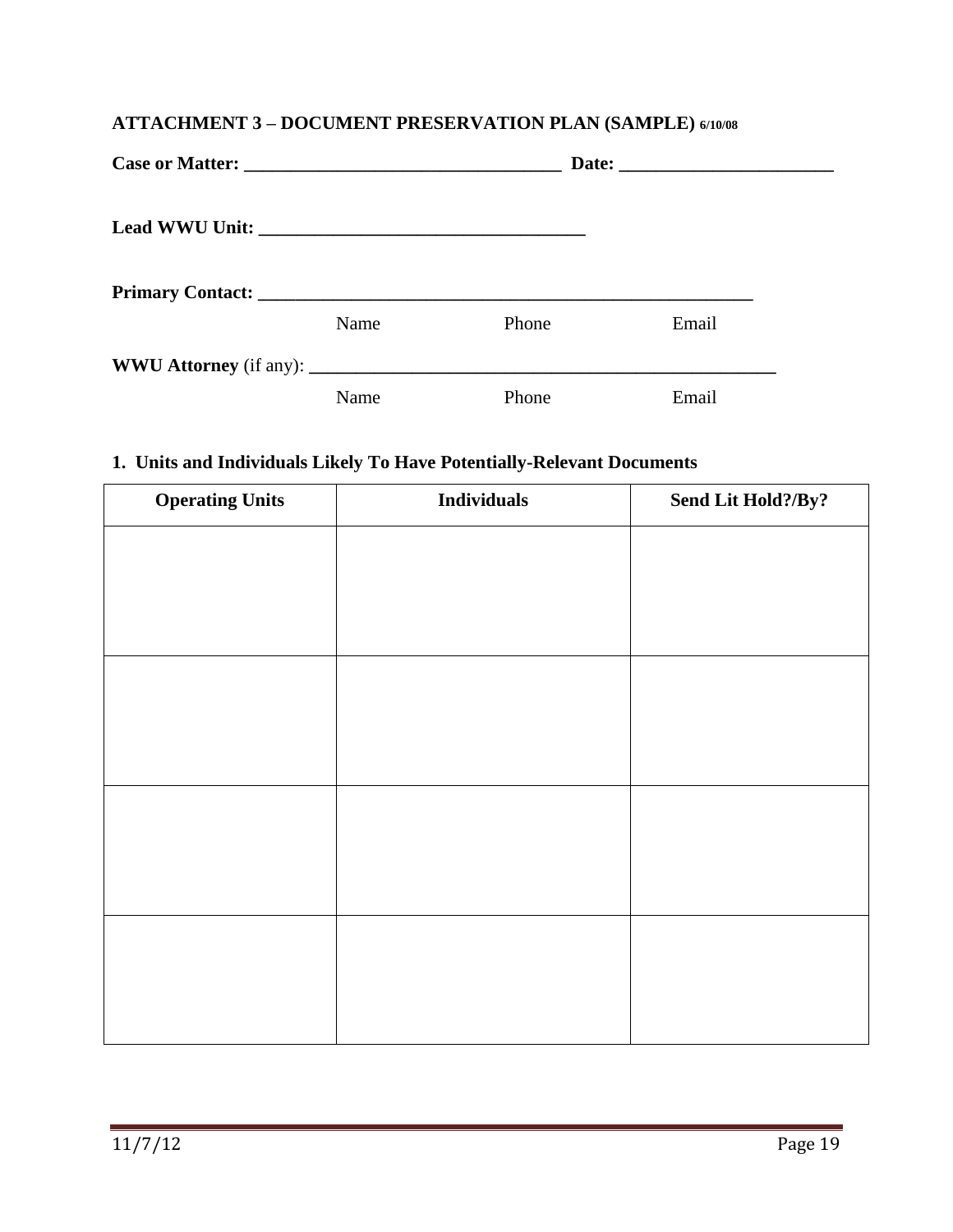# **2. Are Additional Steps Needed?**

| <b>Individuals</b> | <b>Imaging?</b> | <b>Account</b> | Hold             | <b>System</b>     | Other? |
|--------------------|-----------------|----------------|------------------|-------------------|--------|
|                    |                 | Snapshot?      | <b>Back-Ups?</b> | <b>Checklist?</b> |        |
|                    |                 |                |                  |                   |        |
|                    |                 |                |                  |                   |        |
|                    |                 |                |                  |                   |        |
|                    |                 |                |                  |                   |        |
|                    |                 |                |                  |                   |        |
|                    |                 |                |                  |                   |        |

# **3. Any Follow-Up Steps Needed?**

Reminders? \_\_\_\_\_\_\_\_\_\_\_\_\_\_\_\_\_\_\_\_\_\_\_\_\_\_\_

Other? \_\_\_\_\_\_\_\_\_\_\_\_\_\_\_\_\_\_\_\_\_\_\_\_\_\_\_\_\_\_\_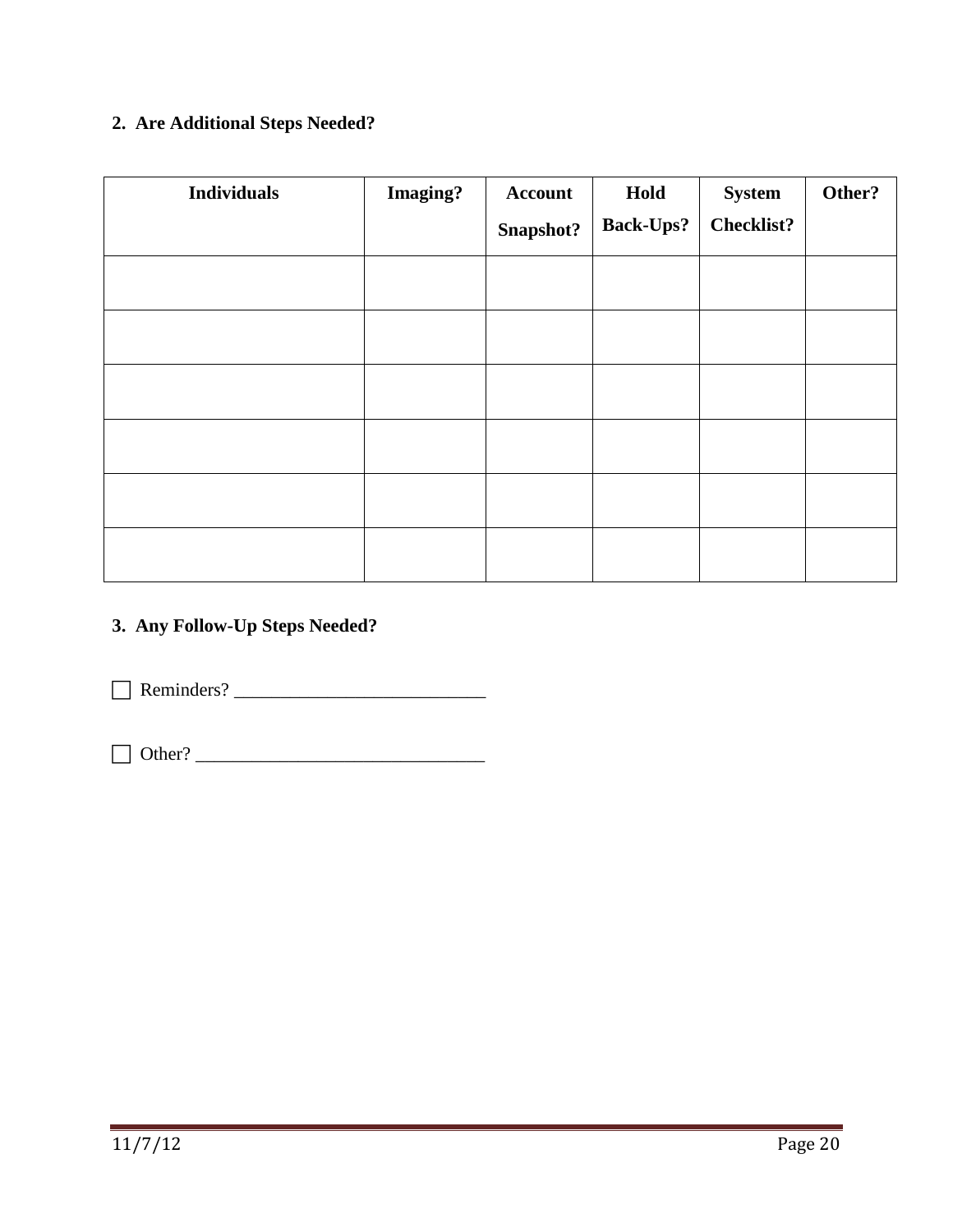# <span id="page-23-0"></span>**ATTACHMENT 4 – LITIGATION HOLD, KEY PROVISIONS 6/10/08**

A Litigation Hold should generally contain the following provisions, either incorporated in the body of a letter or memo or as an attachment.

\_\_\_\_\_\_\_\_\_\_\_\_\_\_\_\_\_\_\_\_\_\_\_\_\_\_

[Description or reference to description of Matter]

To prepare for the defense of the actual or potential litigation described, the University will need access to a complete copy of all documents that could reasonably relate to this matter. These documents may reside in your office, your home, may be held in the University Records Center and/or University Archives, or may exist in other places.

# **"DOCUMENT" INCLUDES A WIDE VARIETY OF RECORDS AND MATERIALS.**

Be aware that "document" typically is broadly defined by courts to include, among other things:

- **u** writings
- $\blacksquare$  e-mails
- **drawings**
- **graphics**
- charts
- photographs
- phone records
- **images**
- all electronically-stored information, and
- any other data compilations from which information can be obtained.

# **DO NOT DESTROY, DELETE OR DAMAGE ANY DOCUMENTS THAT MAY RELATE IN ANY WAY TO THIS MATTER.**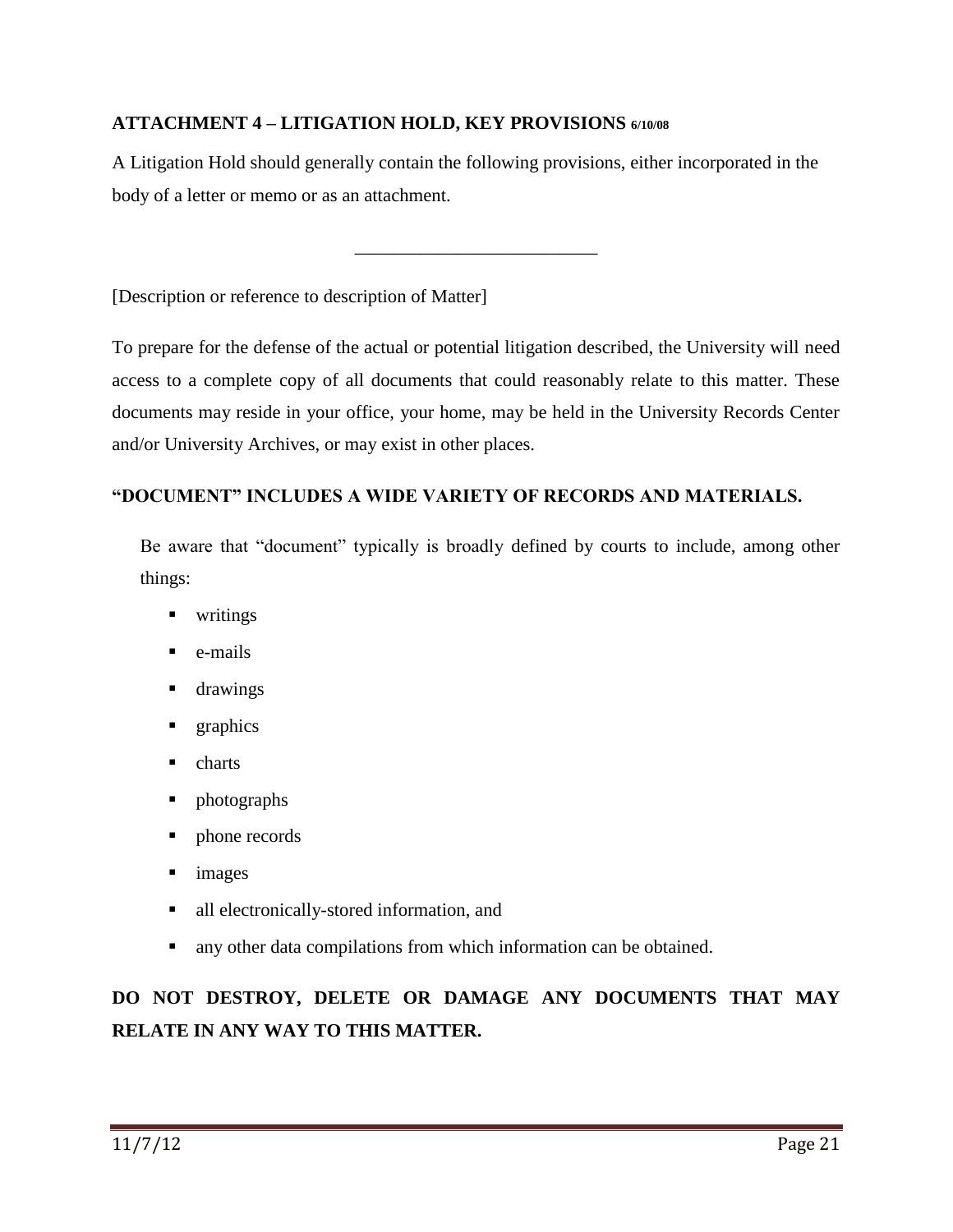It is important that all potentially relevant documents in your possession and in the possession of the University be retained, preserving as well the original format, if feasible. In addition, if you are aware of other documents that may be relevant but which you do not currently have access to, please so inform \_\_\_\_\_\_\_\_\_\_\_. In addition, please suspend any scheduled destruction, archiving, or deletion of documents related to this matter until you specifically have been advised that you are authorized to do so. Failure to comply with any of the above could result in penalties imposed upon the University and/or you by a court.

#### **INCLUDE EVERYTHING REASONABLY RELATING TO THIS MATTER.**

Since it is early in this matter, it is difficult to determine what information may or may not be relevant. However, at a minimum, you should retain the originals and copies of any and all documents (including emails and electronically stored documents) that you may have in your possession that: (1) were sent to or from  $\_\_\_\_\_$ , (2) refer to  $\_\_\_\_\_$  by name, title, or implication, (3) relate to any employees in  $\cdot$  is work group and managers and/or discuss their duties and performance, (4) relate in any manner to  $\overline{\phantom{a}}$ 's performance or (termination), including to any event in which \_\_\_\_\_\_\_\_\_\_\_\_\_ was investigated, disciplined or counseled, (add other matters pertinent to case).

If you have any doubt as to whether a document might be relevant, retain it. Do not delete or dispose of it. You should retain the documents in a place where they can be easily located upon request. Please do not hesitate to communicate with \_\_\_\_\_\_\_\_ if you have any questions.

Since "documents" include existing documents, as well as documents that may be created in the future, you also should provide this office with documents created since your receipt of this letter.

# **IF YOU HAVE QUESTIONS ABOUT THESE INSTRUCTIONS, CONTACT ONE OF THE FOLLOWING INDIVIDUALS**

11/7/12 Page 22

\_\_\_\_\_\_\_\_\_\_\_\_\_\_\_\_\_\_\_\_\_\_\_\_\_\_\_

\_\_\_\_\_\_\_\_\_\_\_\_\_\_\_\_\_\_\_\_\_\_\_\_\_\_\_

**\_\_\_\_\_\_\_\_\_\_\_\_\_\_\_\_\_\_\_\_\_\_\_\_\_\_\_**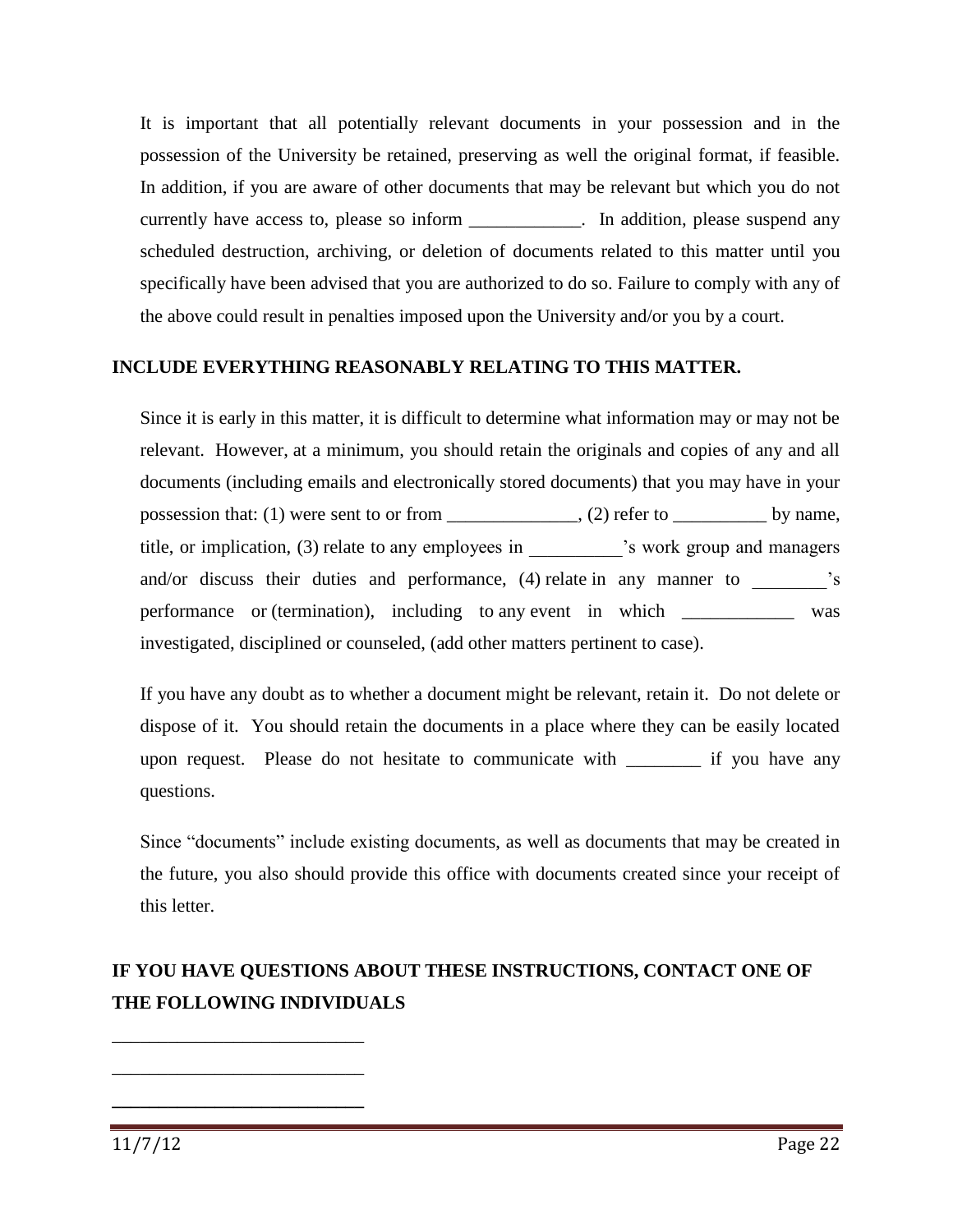#### <span id="page-25-0"></span>**ATTACHMENT 5 – COMPUTER SYSTEM CHECKLIST – ADMINISTRATOR 6/10/08**

The checklist below may be of use to systems administrators as they determine potential locations of electronically stored information (ESI) that might assist the University in responding to a potential or existing lawsuit.

#### **ESI Locations:**

\_\_\_\_ **Servers** Describe each server or server cluster: what kind, their purpose, and how many. \_\_\_\_ **Mainframes**  Describe what kind, their purpose, how many \_\_\_\_ **Digital printers, copiers, scanners**  List any devices in which ESI gets stored in scanning directories and not get saved to the main server directory) \_\_\_\_ **Sharepoint, wiki, or Blog Sites**  List employee chat rooms or collaborative space where work is conducted or conversations occur \_\_\_\_ **Password Protected Internet Sites** List any sites used by employees who work with outside consultants through any password protected internet site \_\_\_\_ **Backup Tapes \_\_\_\_ Text or Instant Messaging** List any applications that enable employees to send "text or instant messages" \_\_\_\_ **Databases** List any databases and indicate what, when, where and how many \_\_\_\_ **Email lists** Specify any email lists (what, when and who is on it)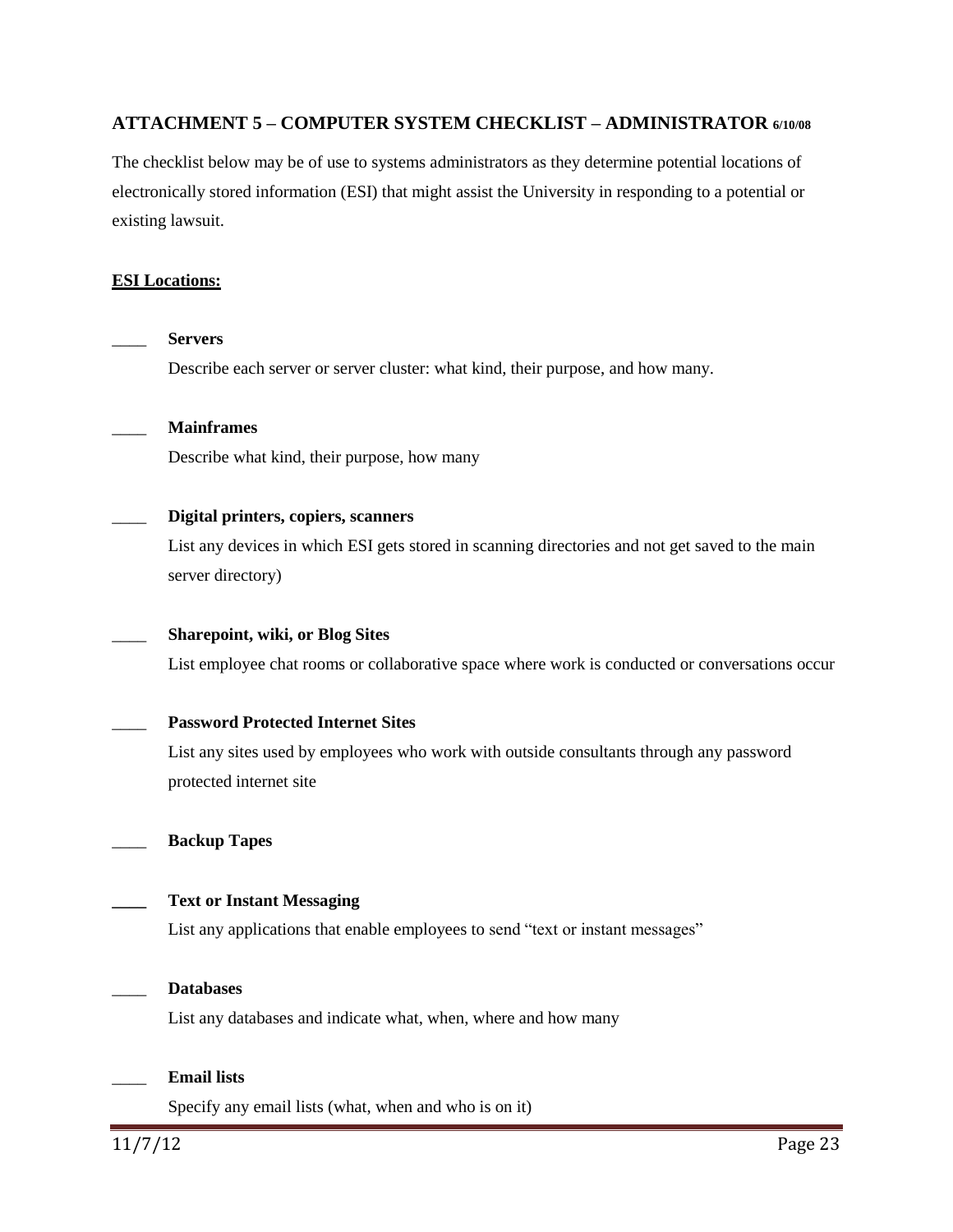| <b>Metadata Scrubbing Software</b>                                                      |
|-----------------------------------------------------------------------------------------|
| Indicate if you use this type of software on any of your storage                        |
| <b>Media Cards</b>                                                                      |
| <b>RFID Readers</b> (Radio Frequency Identification Device)                             |
| Laptops                                                                                 |
| <b>Desktops</b>                                                                         |
| <b>PDAs</b>                                                                             |
| Personal or University owned portable storage devices (hard drives, flash drives, etc.) |

<span id="page-26-0"></span>**Notes:** Please provide any additional information you think would be helpful in understanding your Electronically Stored Information file types and locations.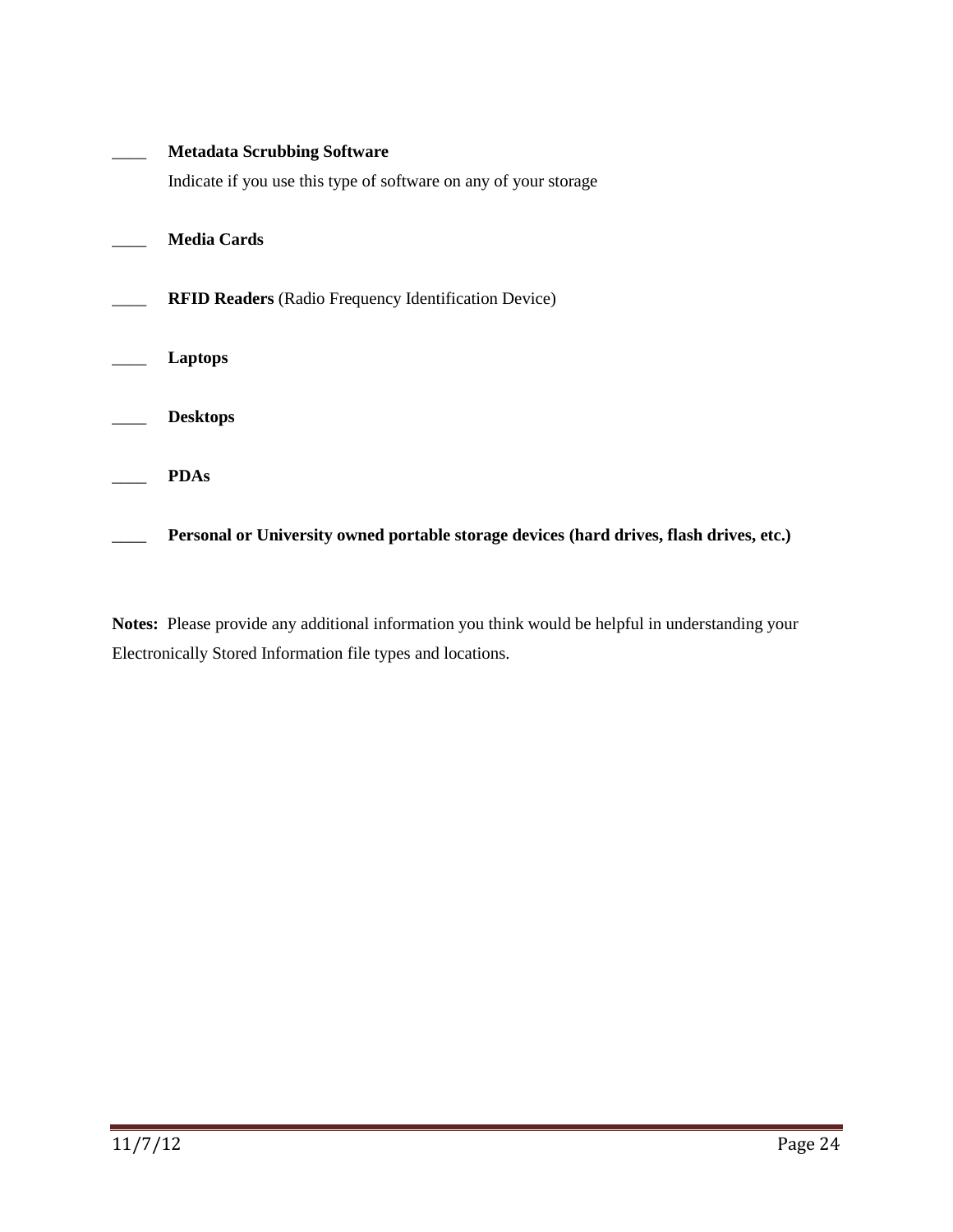## **ATTACHMENT 6 – COMPUTER SYSTEM CHECKLIST - INDIVIDUAL**

The checklist below may be of use to individuals as they determine potential locations of electronically stored information (ESI) that might assist the University in responding to a potential or existing lawsuit.

| Name           | Date |
|----------------|------|
| Campus address |      |
| Campus phone   |      |
| Email address  |      |

#### **1. Computers**

Please identify other computer systems (including home computers, laptops, blackberry, personal digital assistants) you use to conduct University business.

For each computer system that you use, please answer the following. For "Name" please enter a unique designation which will allow you to distinguish this system from the others that you use. If you are sure that a given system has no information related to your position at the University, you do not need to list it.

| No.            | <b>Name</b> | <b>Type</b>      | Ownership | <b>Location of Use</b>     |
|----------------|-------------|------------------|-----------|----------------------------|
|                |             | Laptop, Desktop, | WWU or    | Home, office, travel, all? |
|                |             | PDA, etc.        | personal? |                            |
|                |             |                  |           |                            |
| $\overline{2}$ |             |                  |           |                            |
| 3              |             |                  |           |                            |
| $\overline{4}$ |             |                  |           |                            |

#### **2. Data storage**

Besides the internal hard disc(s) in the above systems(s), please list the other places where you store electronic data related to your position at the University. Note that back-ups are treated separately in the next section. If a data store is associated with one of the computers listed above, please enter that system's number as listed in the first column above.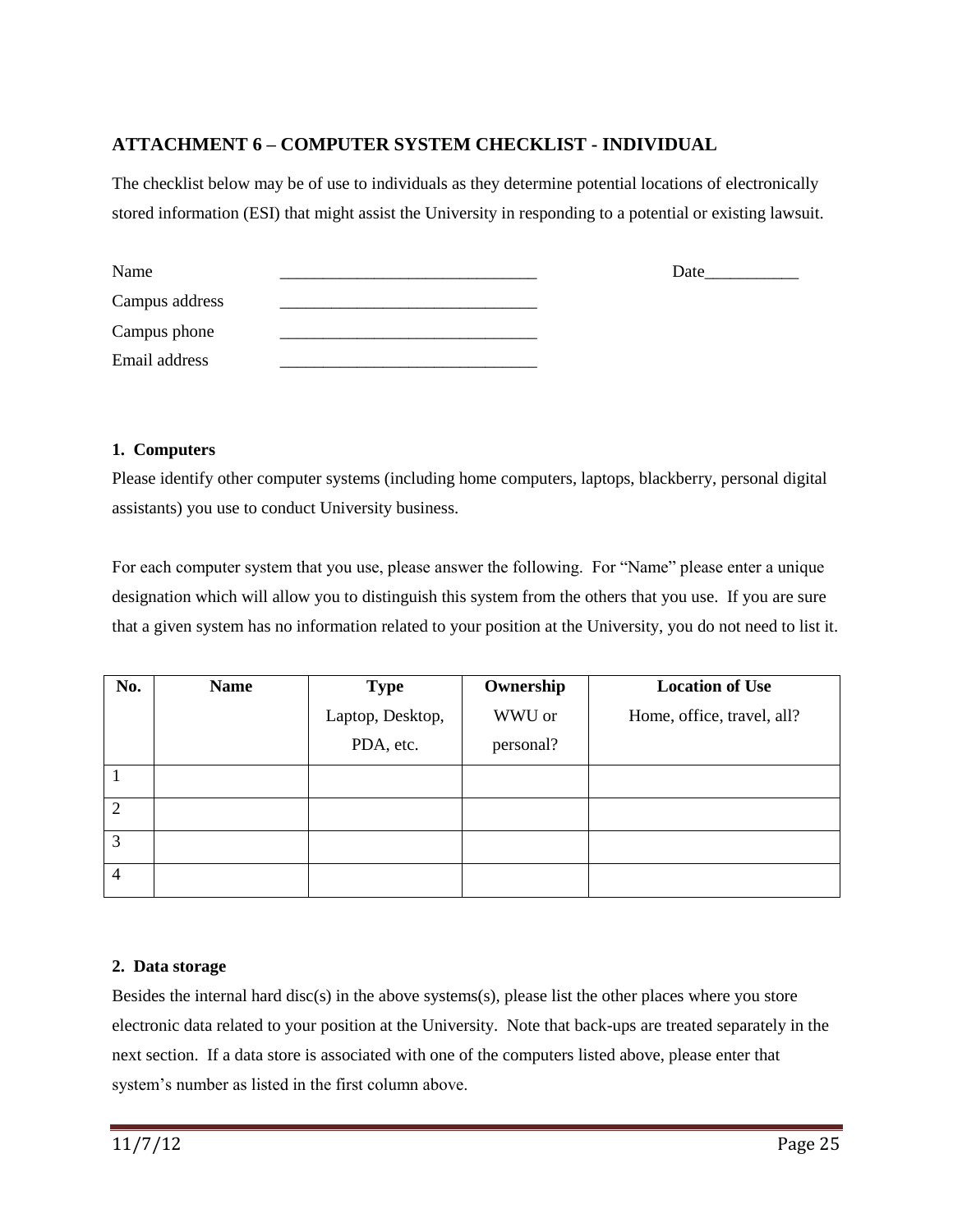| <b>Name</b> | <b>Type</b>                  | <b>Purchase \$</b> | <b>Location of Use</b> | Computer No. |
|-------------|------------------------------|--------------------|------------------------|--------------|
|             | File Server, External Drive, | WWU \$ or          | Home, office, travel,  |              |
|             | Flash Drive, DVD, CD, Tape,  | personal \$?       | all?                   |              |
|             | Diskette?                    |                    |                        |              |
|             |                              |                    |                        |              |
|             |                              |                    |                        |              |
|             |                              |                    |                        |              |
|             |                              |                    |                        |              |

#### **3. Backups**

Please state how the backups are completed for each system listed above.

| <b>Computer No.</b> | <b>Type and Location</b>                       | <b>Schedule for Backup</b>  |
|---------------------|------------------------------------------------|-----------------------------|
|                     | Departmental Network Backup, Local Tape, Local | Daily, weekly, irregularly? |
|                     | DVD, etc.?                                     |                             |
|                     |                                                |                             |
|                     |                                                |                             |
|                     |                                                |                             |

#### **4. Mail service**

List the email service(s) on which you send or receive University-related messages. If you store messages on a local computer, give the associated system number(s).

| <b>Service</b>                | <b>Use</b>               | <b>Messages Stored Locally?</b> |
|-------------------------------|--------------------------|---------------------------------|
| WWU email Service, Department | Work, personal, or both? | on Computer No.                 |
| mail Service, MSN, AOL,       |                          |                                 |
| Yahoo, etc.                   |                          |                                 |
|                               |                          |                                 |
|                               |                          |                                 |
|                               |                          |                                 |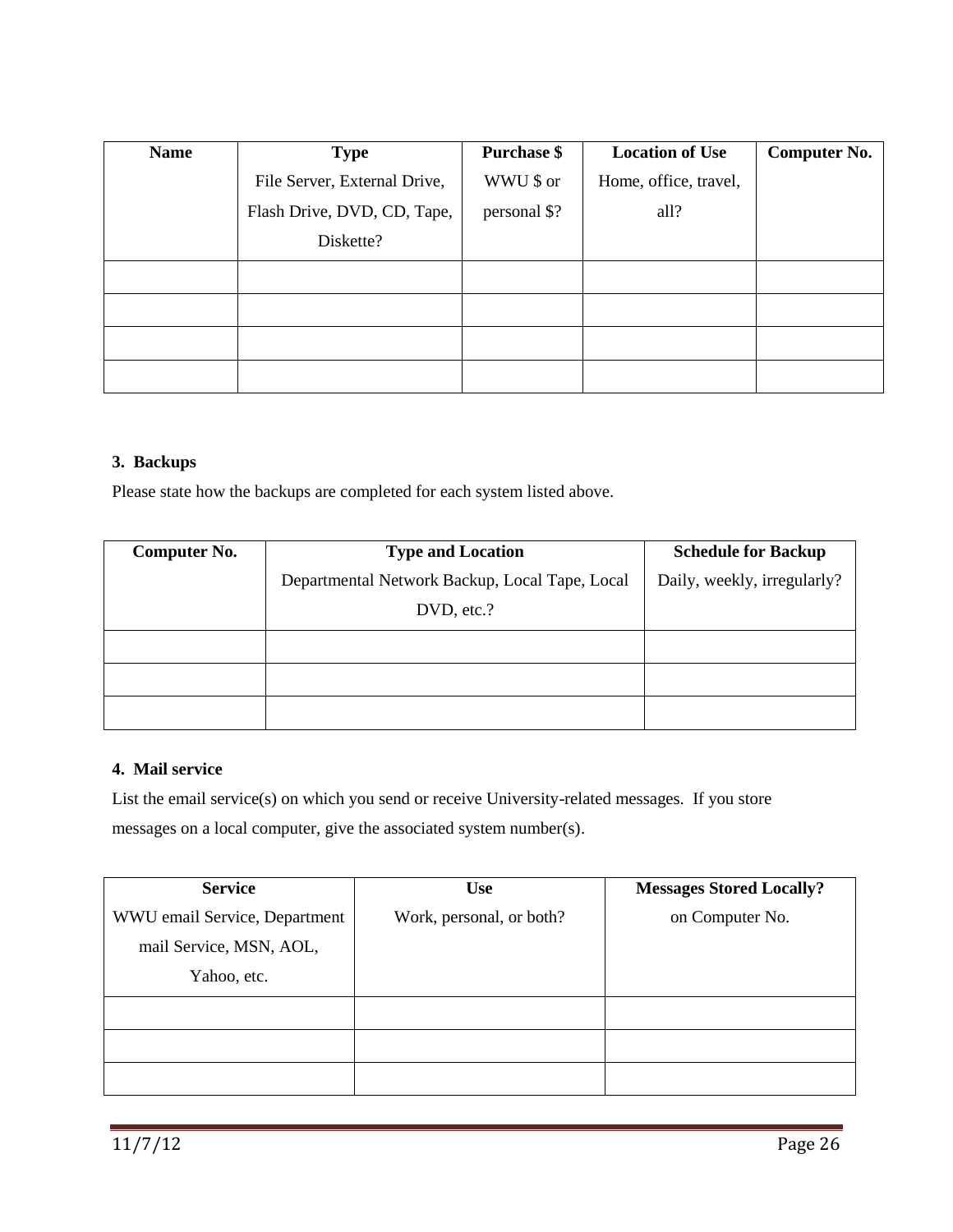#### **5. Collaborative work**

List any Web pages, email lists, blogs, wikis, or other collaborative environments you participate in for WWU work.

| <b>Collaborative system</b>   | Location            | <b>Purpose</b> |
|-------------------------------|---------------------|----------------|
| Wiki, Sharepoint, Web server, | URL, archives, etc. | റ              |
|                               |                     |                |
|                               |                     |                |
|                               |                     |                |

#### **6. Your primary computer support person/group**

Complete the contact information for the individual or group that provide your computing and networking support.

| <b>Employee Signature</b> |  |
|---------------------------|--|
| Phone number              |  |
| Email address             |  |
| Name                      |  |